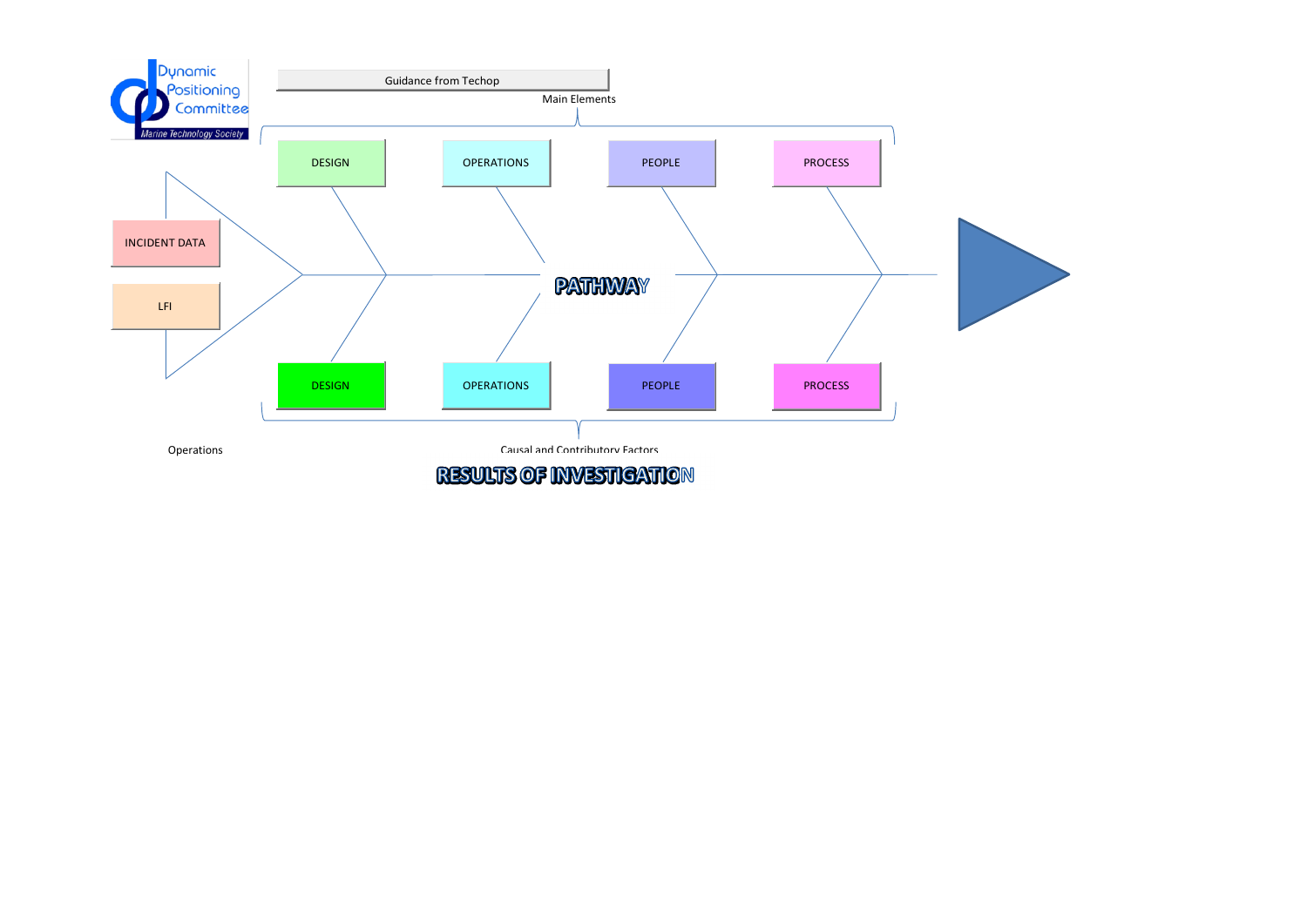ETO / Electrician, Junior DPO,

Screenshots, Relevant drawings,

|                |                                                                                                                                                                                          |                                                                                                                                                                                    |                                                                                                                                                                                                           | <b>Process (Main elements)</b>                   |                                |                                                     |
|----------------|------------------------------------------------------------------------------------------------------------------------------------------------------------------------------------------|------------------------------------------------------------------------------------------------------------------------------------------------------------------------------------|-----------------------------------------------------------------------------------------------------------------------------------------------------------------------------------------------------------|--------------------------------------------------|--------------------------------|-----------------------------------------------------|
|                | <b>Sub elements of Process</b>                                                                                                                                                           | <b>Element definition</b>                                                                                                                                                          | <b>Examples of defined principles</b>                                                                                                                                                                     | <b>Causal or contributory</b><br>factor (Yes/No) | If yes, description of failure | If no, short description of basis for ruling it out |
| $\mathbf{1}$   | Verification and Validation                                                                                                                                                              | place to identify gaps of existing for FMEA and proving trials gap<br>documents/processes against a analysis, Annual Trials to IMCA<br>defined performance standard                | DP FMEAs (minimum performance<br>Activities that have been put in standard DNV RP D102, MTS tools<br>M190 / M191 etc.                                                                                     | <b>Yes</b>                                       | Demo                           |                                                     |
| $\overline{2}$ | DP FMEA                                                                                                                                                                                  | Sub element of V and V                                                                                                                                                             | Minimum DNV RP D102                                                                                                                                                                                       | <b>No</b>                                        |                                | Demo                                                |
| 3              | FMEA and proving trials gap<br>analysis                                                                                                                                                  | Sub element of V and V                                                                                                                                                             | MTS tools available                                                                                                                                                                                       | <b>No</b>                                        |                                | Demo                                                |
| 4              | Annual trials                                                                                                                                                                            | Sub element of V and V                                                                                                                                                             | Minimum IMCA M190/191                                                                                                                                                                                     | Yes                                              | Demo                           |                                                     |
| 5              | Annual trials gap analysis                                                                                                                                                               | Sub element of V and V                                                                                                                                                             | MTS tools available                                                                                                                                                                                       | Yes                                              | Demo                           |                                                     |
| 6              | DP Operations manual                                                                                                                                                                     | Sub element of V and V                                                                                                                                                             | Minimum MTS DP Committee<br>guidance document                                                                                                                                                             | <b>No</b>                                        |                                | Demo                                                |
| $\overline{7}$ | DP Operations Manual Gap<br>Analysis                                                                                                                                                     | Sub element of V and V                                                                                                                                                             | MTS tools available                                                                                                                                                                                       | <b>No</b>                                        |                                | Demo                                                |
| 8              | Documented evidence of<br>closure and closure path of<br>identified gaps                                                                                                                 | Sub element of V and V                                                                                                                                                             | PM work orders                                                                                                                                                                                            | <b>No</b>                                        |                                | Demo                                                |
| 9              | Closure of findings and<br>observations from audits                                                                                                                                      | Sub element of V and V                                                                                                                                                             | Vendor support, PM work orders                                                                                                                                                                            | <b>No</b>                                        |                                | Demo                                                |
| 10             | Implementation of applicable<br>technical guidance from<br>Vendors                                                                                                                       | Sub element of V and V<br>Operations                                                                                                                                               | Routine review of processes                                                                                                                                                                               | <b>No</b>                                        |                                | Demo                                                |
| 11             | Implementation of actions from<br>lessons learned                                                                                                                                        | Sub element of V and V                                                                                                                                                             | Post action summaries                                                                                                                                                                                     | <b>No</b>                                        |                                | Demo                                                |
| 12             | Adherence to original<br>equipment manufacturer's<br>recommendation for IRM,<br>Performance testing, Post<br>failure testing and testing<br>following extensive intrusive<br>maintenance | Sub element of V and V                                                                                                                                                             | Verification and validation should<br>extent to planned maintenance<br>routines and testing procedures                                                                                                    | <b>No</b>                                        |                                | Demo                                                |
| 13             | Hazard recognition                                                                                                                                                                       | Application of Hazards and<br><b>Effects Management Processes</b><br>(HEMP) to manage risks and<br>associated consequences due to<br>a loss of position incident on a<br>DP vessel | To determine whether vessel<br>should be configured as CAM /<br>TAM, all activities within defined<br>boundary conditions, potential<br>need of specialist support should be<br>recognised and catered to | <b>No</b>                                        |                                | Demo                                                |
| 14             | CAM/TAM operation of the<br>vessel                                                                                                                                                       | Sub element of hazard<br>recognition                                                                                                                                               | Risk assessment carried out to<br>quantify the consequences of a<br>position excursion                                                                                                                    | Yes                                              | Demo                           |                                                     |
| 15             | HEMP processes used                                                                                                                                                                      | Sub element of hazard<br>recognition                                                                                                                                               | Field decisions to be made with<br>HEMP processes utilized                                                                                                                                                | Yes                                              | Demo                           |                                                     |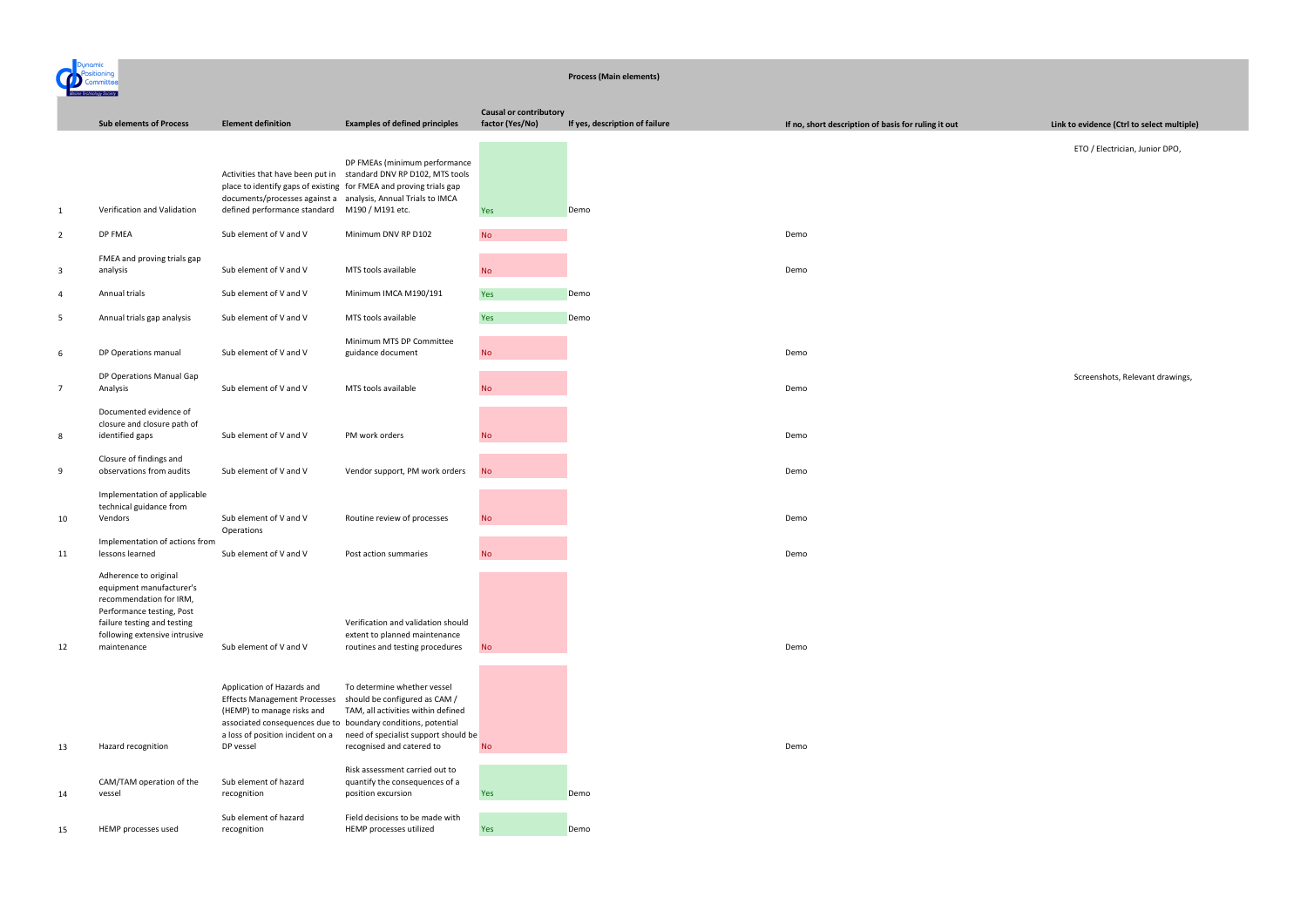

#### **Process (Main elements)**

|    |                                                                                                          |                                                                                                                                                                                                                                                       |                                                                                                                                  | <b>Causal or contributory</b> |                                |                                                     |
|----|----------------------------------------------------------------------------------------------------------|-------------------------------------------------------------------------------------------------------------------------------------------------------------------------------------------------------------------------------------------------------|----------------------------------------------------------------------------------------------------------------------------------|-------------------------------|--------------------------------|-----------------------------------------------------|
|    | <b>Sub elements of Process</b>                                                                           | <b>Element definition</b>                                                                                                                                                                                                                             | <b>Examples of defined principles</b>                                                                                            | factor (Yes/No)               | If yes, description of failure | If no, short description of basis for ruling it out |
| 16 | Activity                                                                                                 | Sub element of hazard<br>recognition. Routine or non-<br>routine activities, departure<br>from established procedures<br>due to extenuating<br>circumstances                                                                                          | Risks of both routine and non<br>routine activities should be clearly<br>assessed                                                | Yes                           | Demo                           |                                                     |
| 17 | Roles and responsibilities clearly responsibilities of personnel<br>defined                              | Sub element of hazard<br>recognition. Roles and<br>clearly defined                                                                                                                                                                                    | If an incident occurs, the right<br>personnel should be at the right<br>stations to restrict the severity of<br>the consequences | <b>No</b>                     |                                | Demo                                                |
| 18 | Hazard recognition and<br>management                                                                     | Sub element of hazard<br>recognition. Clear recognition of<br>the hazards and an appreciation<br>for the consequences of a loss of<br>position incident                                                                                               | Proper HEMP procedures followed No                                                                                               |                               |                                | Demo                                                |
| 19 | Controls                                                                                                 | Tools, processes or barriers that<br>are used to enhance robustness<br>of mitigations to prevent the<br>potential for causal and<br>contributory factors to manifest PTW, tool box talks, task risk<br>themselves and result in a loss<br>of position | assessments etc. as enumerated<br>below                                                                                          | Yes                           | Demo                           |                                                     |
|    |                                                                                                          |                                                                                                                                                                                                                                                       |                                                                                                                                  |                               |                                |                                                     |
| 20 | Requirements for permit to<br>work                                                                       | Sub element of controls                                                                                                                                                                                                                               | Cold work/ hot work / working at<br>height                                                                                       | Yes                           | Demo                           |                                                     |
| 21 | Tool box talks conducted                                                                                 | Sub element of controls                                                                                                                                                                                                                               | All jobs discussed                                                                                                               | Yes                           | Demo                           |                                                     |
| 22 | Job safety analysis conducted                                                                            | Sub element of controls                                                                                                                                                                                                                               | As part of related tasks                                                                                                         | <b>No</b>                     |                                | Demo                                                |
| 23 | Task risk assessments<br>performed                                                                       | Sub element of controls                                                                                                                                                                                                                               | As part of related tasks                                                                                                         | <b>No</b>                     |                                | Demo                                                |
| 24 | Imposition of positioning<br>standby?                                                                    | Sub element of controls                                                                                                                                                                                                                               | If deemed by operational guidance No                                                                                             |                               |                                | Demo                                                |
| 25 | Imposition of requirements to<br>assess impacts of IRM and<br>reassessment of post failure<br>capability | Sub element of controls                                                                                                                                                                                                                               | If deemed by operational guidance No                                                                                             |                               |                                | Demo                                                |
| 26 | Management of permitted<br>operations                                                                    | Sub element of controls                                                                                                                                                                                                                               | If deemed by operational guidance Yes                                                                                            |                               | Demo                           |                                                     |
| 27 | <b>Simultaneous Operations</b>                                                                           | Sub element of controls                                                                                                                                                                                                                               | As per title                                                                                                                     | Yes                           | Demo                           |                                                     |
| 28 | 500m entry checklists                                                                                    | Sub element of controls                                                                                                                                                                                                                               | Engine room / bridge checklists                                                                                                  | <b>No</b>                     |                                | Demo                                                |
| 29 | Harsh weather precautions and<br>checklists                                                              | Sub element of controls                                                                                                                                                                                                                               | Capability analysis to be referred to No                                                                                         |                               |                                | Demo                                                |
| 30 | Checklists validating<br>configuration of vessel in<br>accordance with the ASOG /<br>WSOG                | Sub element of controls                                                                                                                                                                                                                               | As per title                                                                                                                     | <b>No</b>                     |                                | Demo                                                |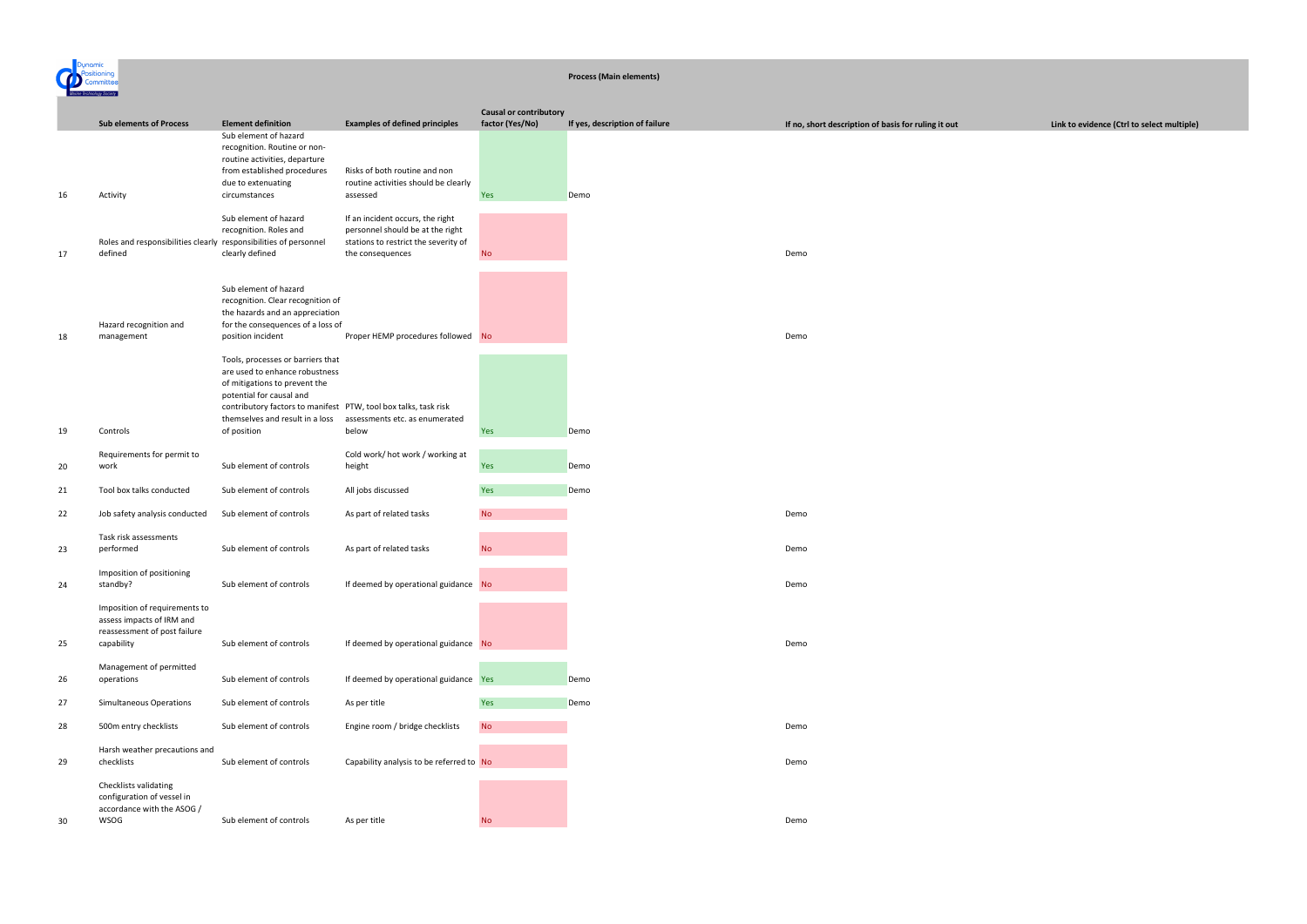| Dynamic<br>Marine Technology Society |                                                                                               |                                                             |                                                             | <b>Process (Main elements)</b> |                                |                                                     |
|--------------------------------------|-----------------------------------------------------------------------------------------------|-------------------------------------------------------------|-------------------------------------------------------------|--------------------------------|--------------------------------|-----------------------------------------------------|
|                                      |                                                                                               |                                                             |                                                             | <b>Causal or contributory</b>  |                                |                                                     |
|                                      | <b>Sub elements of Process</b>                                                                | <b>Element definition</b>                                   | <b>Examples of defined principles</b>                       | factor (Yes/No)                | If yes, description of failure | If no, short description of basis for ruling it out |
| 31                                   | Checklists validation appropriate<br>values for configurable settings Sub element of controls |                                                             | DP Gain values, Position reference<br>rejection limits etc. | <b>No</b>                      |                                | Demo                                                |
| 32                                   | Any additional comments                                                                       | Use this space to fill in any other<br>relevant information | Any point that is not covered above No                      |                                |                                | Demo                                                |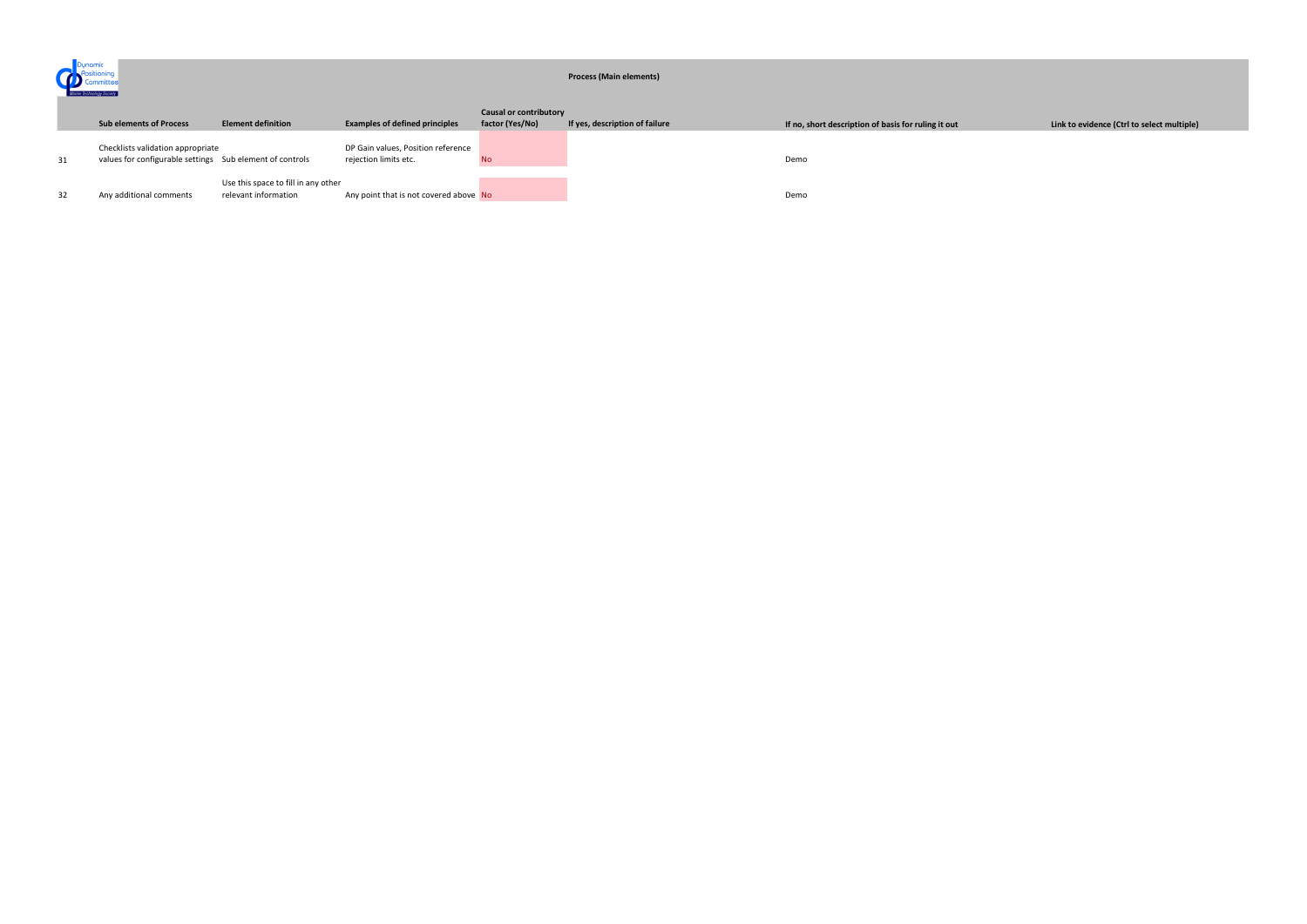

#### **People (Main elements)**

Chief Engineer, OIM,

Physical evidence / damage reports, Relevant drawings,

|    | <b>Sub elements of People</b>               | <b>Element definition</b>                                                                                                                            | <b>Examples of defined principles</b>                                                                                                                                                                      | <b>Causal or contributory</b><br>factor (Yes/No) | If yes, description of failure | If no, short description of basis for ruling it out |
|----|---------------------------------------------|------------------------------------------------------------------------------------------------------------------------------------------------------|------------------------------------------------------------------------------------------------------------------------------------------------------------------------------------------------------------|--------------------------------------------------|--------------------------------|-----------------------------------------------------|
|    |                                             |                                                                                                                                                      |                                                                                                                                                                                                            |                                                  |                                |                                                     |
| 1  | Training and competence                     | Are minimum training and<br>competence requirements met? requirements                                                                                | Industry standards, company<br>standards, client stipulated                                                                                                                                                | Yes                                              | Demo                           |                                                     |
| 2  | On the job training                         | Provision for structured on the<br>job training. Provision of drills<br>and exercises including<br>contingency planning                              | Periodic partial and complete<br>blackout recovery carried out by the<br>crew                                                                                                                              | <b>No</b>                                        |                                | Demo                                                |
|    |                                             |                                                                                                                                                      |                                                                                                                                                                                                            |                                                  |                                |                                                     |
| 3  | Communication of expectations communicated? | to requirements been clearly<br>and unambiguously                                                                                                    | Adherence to ASOG / WSOG,<br>Have expectations of adherence defending the redundancy concept,<br>addressing IRM, looking for and<br>guarding against biases both<br>personal and experience based          | Yes                                              | Demo                           |                                                     |
|    | Mode of communication of                    | The mode of communicating                                                                                                                            | Guided / unguided, reflective<br>methods like using known incidents<br>to develop and emphasize<br>messages and have personnel<br>consciously reflect how such a<br>situation can manifest itself in their |                                                  |                                |                                                     |
| 4  | expectations                                | expectations as defined above                                                                                                                        | area of responsibility                                                                                                                                                                                     | <b>No</b>                                        |                                | Demo                                                |
| 5  | Availability of coaching and<br>mentoring   | Is there time and resources<br>devoted to coaching and<br>mentoring of crew?                                                                         | More addressable techniques for<br>coaching and mentoring used<br>instead of just following normal<br>handover procedures                                                                                  | Yes                                              | Demo                           |                                                     |
|    |                                             |                                                                                                                                                      | Ability to exercise stop work<br>authority, ability to be comfortable<br>with chronic unease, ability to feel<br>empowered to challenge unsafe                                                             |                                                  |                                |                                                     |
| 6  | Cultural factors                            | Having mixed cultural crewing                                                                                                                        | practices                                                                                                                                                                                                  | Yes                                              | Demo                           |                                                     |
|    |                                             | impacts of ongoing activities and<br>demands placed on individuals,<br>duty cycles, crew change                                                      | Prolonged duration of positioning                                                                                                                                                                          |                                                  |                                |                                                     |
| 7  | Fatigue                                     | rotations                                                                                                                                            | standby                                                                                                                                                                                                    | Yes                                              | Demo                           |                                                     |
| 8  | Pressure to perform                         | Pressure may be real or<br>perceived and result in<br>temptation to breach<br>established boundaries                                                 | Client pressure on approaching<br>deadlines                                                                                                                                                                | <b>No</b>                                        |                                | Demo                                                |
|    |                                             | Capability to demonstrate<br>consistency and focus on<br>delivery of incident free DP<br>operations all the time<br>irrespective of pressure induced | E.g. quick response by master to<br>control vessel using alternative<br>control means when the DP control                                                                                                  |                                                  |                                |                                                     |
| 9  | Performance under pressure                  | by ongoing activities                                                                                                                                | system fails                                                                                                                                                                                               | <b>No</b>                                        |                                | Demo                                                |
| 10 | Any additional comments                     | Use this space to fill in any other<br>relevant information<br>Operations                                                                            | Any point that is not covered above No                                                                                                                                                                     |                                                  |                                | Demo                                                |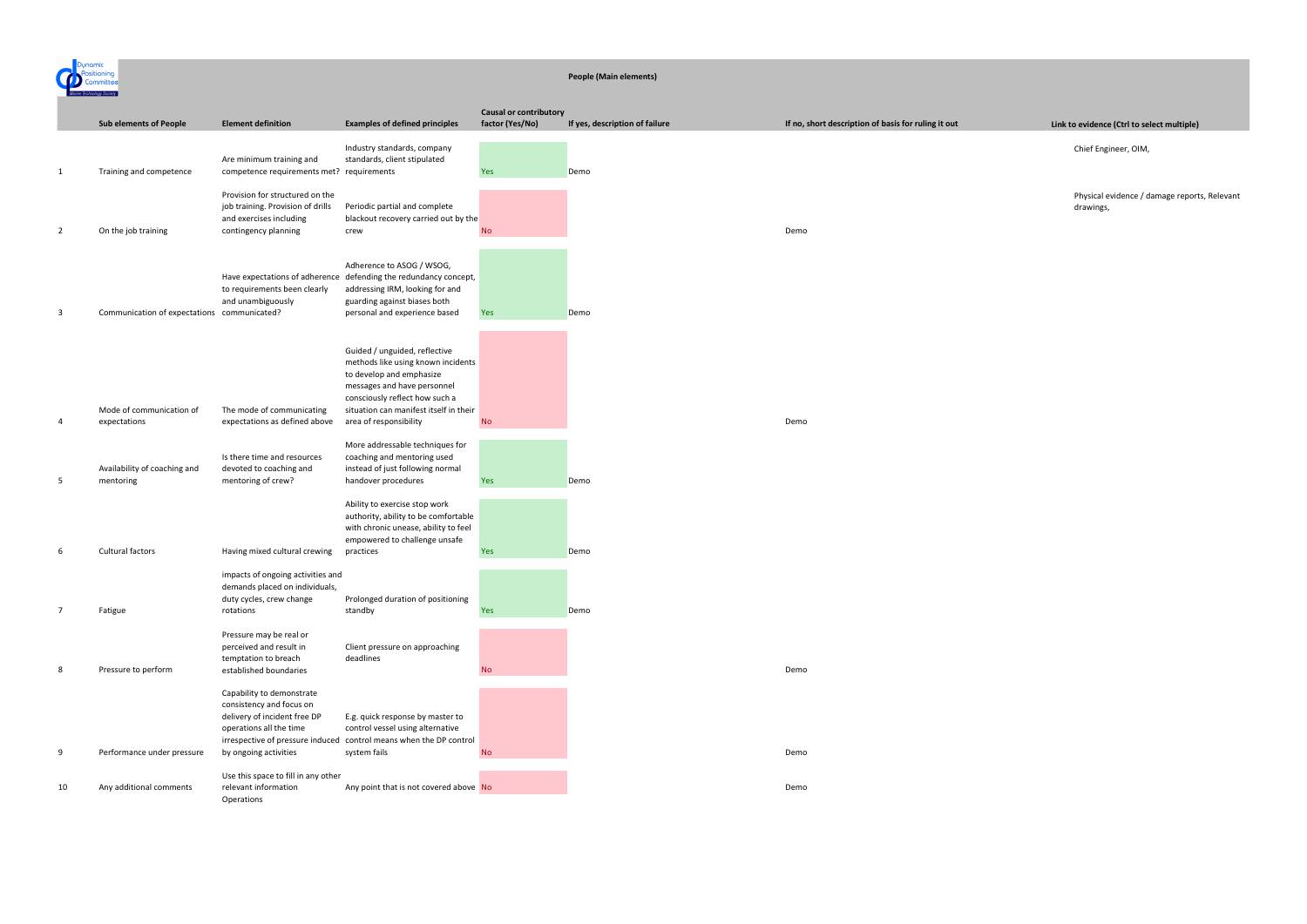

#### **Operations (Main elements)**

Investigation reports, ASOG / WSOG,

Trends (T-30 min), Incident related information,

|    | <b>Sub elements of Operations</b>                                            | <b>Element definition</b>                                                                                                                                                                                                                                                                                                           | <b>Examples of defined principles</b>                                                                                                                                                    | <b>Causal or contributory</b><br>factor (Yes/No) | If yes, description of failure | If no, short description of basis for ruling it out |
|----|------------------------------------------------------------------------------|-------------------------------------------------------------------------------------------------------------------------------------------------------------------------------------------------------------------------------------------------------------------------------------------------------------------------------------|------------------------------------------------------------------------------------------------------------------------------------------------------------------------------------------|--------------------------------------------------|--------------------------------|-----------------------------------------------------|
| 1  | Vessel configuration (CAM/TAM) of a loss of position                         | Choice of configuration taking<br>into account the consequences                                                                                                                                                                                                                                                                     | CAM when operating within the<br>500m zone and TAM when<br>operating without any structures in<br>the vicinity                                                                           | Yes                                              | Demo                           |                                                     |
| 2  | CAM/TAM validation                                                           | Validation that the vessel is<br>operating in the identified<br>configuration                                                                                                                                                                                                                                                       | Checking operating guidance to<br>ensure all aspects of the DP system<br>are configured correctly                                                                                        | <b>No</b>                                        |                                | Demo                                                |
| 3  | PRS configurations                                                           | PRSs to be configured according<br>to the job being performed                                                                                                                                                                                                                                                                       | Redundancy requirements in<br>principle followed even without<br>structures in the vicinity                                                                                              | <b>No</b>                                        |                                | Demo                                                |
| 4  | Modes and features for DP                                                    | Vessel is to be operated in the<br>appropriate mode                                                                                                                                                                                                                                                                                 | Auto position, follow track, follow<br>target etc.                                                                                                                                       | <b>Yes</b>                                       | Demo                           |                                                     |
| 5  | Industrial mission specific<br>modes and features                            | IM specific modes should be<br>validated then followed                                                                                                                                                                                                                                                                              | External force compensation, heavy<br>lift mode                                                                                                                                          | <b>No</b>                                        |                                | Demo                                                |
| 6  | Management of external<br>interfaces                                         | Third party equipment having an<br>effect over the DP system<br>should be checked                                                                                                                                                                                                                                                   | ESD systems, F & G shutdowns,<br>tensioner inputs                                                                                                                                        | <b>No</b>                                        |                                | Demo                                                |
|    | Post failure capability                                                      | All DP operations should be<br>and validated post failure<br>capability of the vessels.                                                                                                                                                                                                                                             | undertaken within the identified Alternate failure criteria should not<br>be used for CAM. For TAM risk<br>assessments should be conducted                                               | <b>No</b>                                        |                                | Demo                                                |
| 8  | IRM and reassessment of post<br>failure capability                           | Inspection, repair and<br>maintenance activities may<br>render equipment temporarily<br>unavailable for use                                                                                                                                                                                                                         | Redundant equipment may not be<br>available and this post failure<br>capability should be reassessed                                                                                     | <b>Yes</b>                                       | Demo                           |                                                     |
| 9  | Protective functions and<br>restoration of same if disabled<br>for IRM       | Defending protective functions<br>and restoration of same if<br>disabled for IRM                                                                                                                                                                                                                                                    | Disabling or reinstating protective<br>functions can compound the effects<br>of any subsequent failure. E.g.<br>disabling generator protection<br>modules during DP operations           | <b>No</b>                                        |                                | Demo                                                |
| 10 | Reinstatement of equipment<br>post failure                                   | Reinstatement of equipment<br>post intrusive maintenance or<br>post failure comes with an<br>increase in vulnerability to the<br>potential for a subsequent<br>failure. Due consideration<br>should be given to this potential activities to a safe position,<br>and additional mitigations<br>should be put in place<br>Operations | Choose an optimum time to<br>reinstate equipment, suspend<br>operations and move out of the<br>500m zone, bringing vessel<br>configuring vessel in CAM prior to<br>reinstating equipment | <b>Yes</b>                                       | Demo                           |                                                     |
| 11 | Automatic change overs /<br>automatic reinstatement of<br>failed equipment   | Automatic changeover of input<br>supplies to UPSs or Thrusters or<br>automatic reinstatement of<br>failed equipment                                                                                                                                                                                                                 | Algorithms like Thruster automatic<br>recovery logic (TARL)                                                                                                                              | <b>No</b>                                        |                                | Demo                                                |
| 12 | Erroneous operator configurable illegal inputs should be alarmed<br>settings | Operator settings containing<br>/ not used                                                                                                                                                                                                                                                                                          | User suppressed alarms, settings<br>etc. should be identifiable                                                                                                                          | <b>Yes</b>                                       | Demo                           |                                                     |

Witness statements, , Chief Engineer, , OIM, Captain,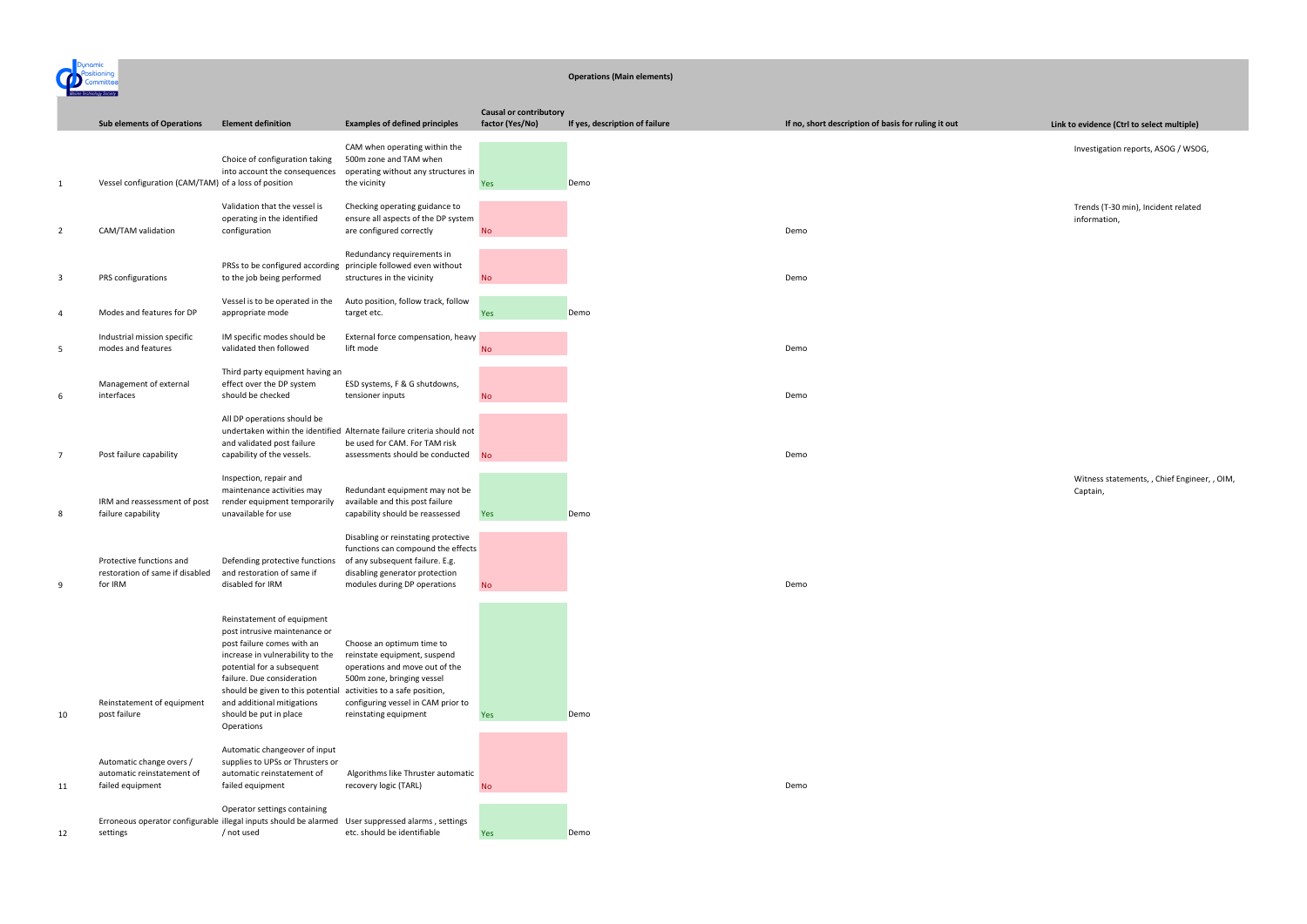| Dunamir<br>Committee<br>Marine Technology Society |  |                                   |                                                             | <b>Operations (Main elements)</b>       |                                                  |                                |                                                     |
|---------------------------------------------------|--|-----------------------------------|-------------------------------------------------------------|-----------------------------------------|--------------------------------------------------|--------------------------------|-----------------------------------------------------|
|                                                   |  | <b>Sub elements of Operations</b> | <b>Element definition</b>                                   | <b>Examples of defined principles</b>   | <b>Causal or contributory</b><br>factor (Yes/No) | If yes, description of failure | If no, short description of basis for ruling it out |
| 13                                                |  | Any additional comments           | Use this space to fill in any other<br>relevant information | Any point that is not covered above Yes |                                                  | Demo                           |                                                     |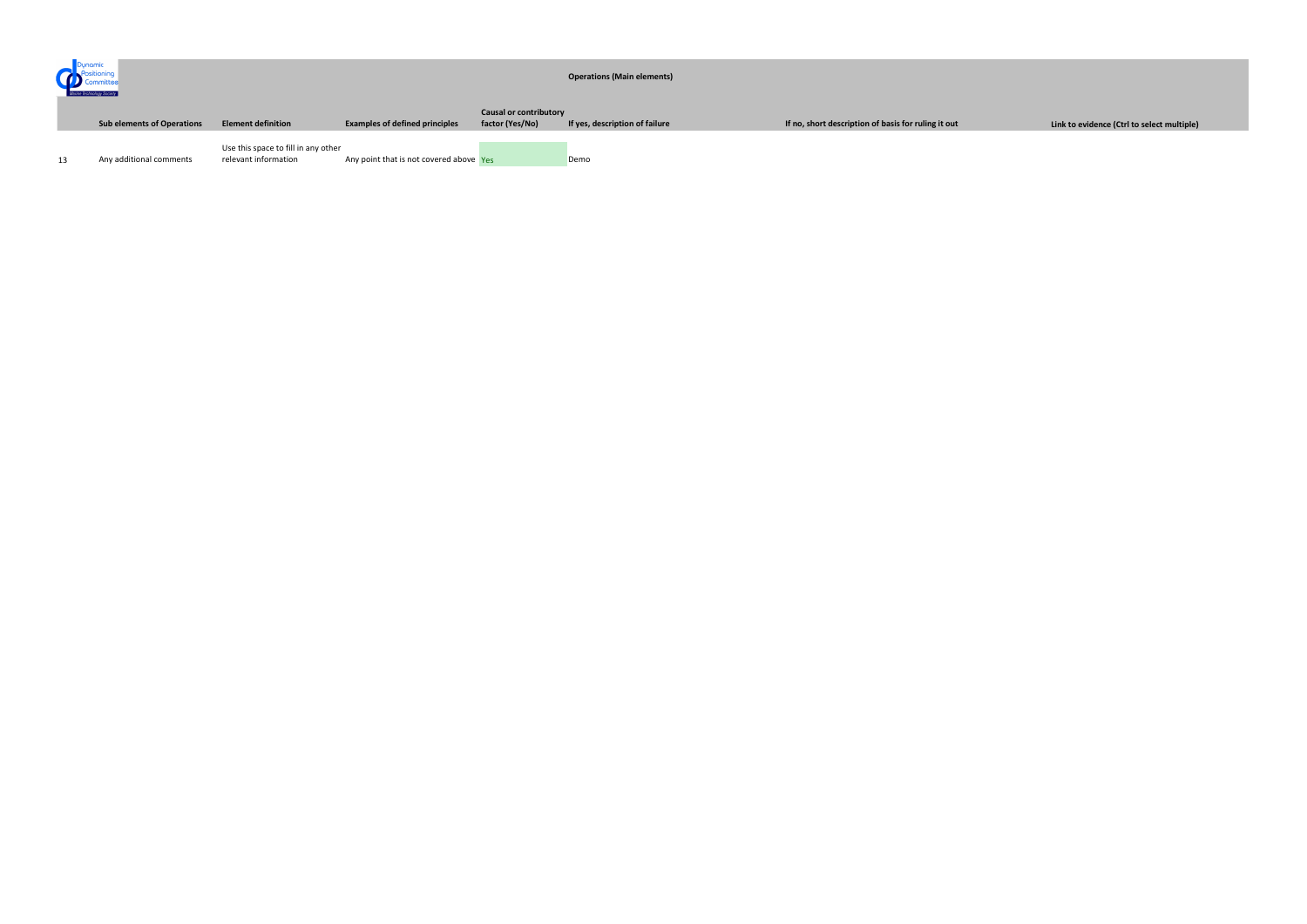## **Design (Main elements)**

Logged alarms - Machinery, Logged alarms DP, Position reference sensor logs,

Screenshots, Relevant drawings,

Local controller logs for drives, thrusters and engines, Vendor reports,

Task within industrial mission, Ongoing IRM,

|                |                                           |                                                                                                                                                                                                    |                                                                                                                                                                                                   | <b>Causal or contributory</b> |                                |                                                     |
|----------------|-------------------------------------------|----------------------------------------------------------------------------------------------------------------------------------------------------------------------------------------------------|---------------------------------------------------------------------------------------------------------------------------------------------------------------------------------------------------|-------------------------------|--------------------------------|-----------------------------------------------------|
|                | <b>Sub elements of Design</b>             | <b>Element definition</b>                                                                                                                                                                          | <b>Examples of defined principles</b>                                                                                                                                                             | factor (Yes/No)               | If yes, description of failure | If no, short description of basis for ruling it out |
| $\mathbf{1}$   | Autonomy                                  | Control of main machinery<br>should be decentralised to the<br>for DP control                                                                                                                      | point where it makes itself ready Thruster control systems with UPS<br>support and independent auxiliaries Yes                                                                                    |                               | Demo                           |                                                     |
| $\overline{2}$ | Independence                              | Services for main machinery<br>should be designed to limit the<br>effects of single failures to one<br>generator or thruster                                                                       | Separate control, protection and<br>monitoring systems for generators No                                                                                                                          |                               |                                | Demo                                                |
| 3              | Segregation                               | Redundant systems should have<br>as few common points as<br>possible to prevent fault<br>propagation                                                                                               | Thruster input supply, DC supplies<br>coupled through diodes, common<br>battery charger supplies                                                                                                  | <b>Yes</b>                    | Demo                           |                                                     |
| 4              | Differentiation                           | Where redundancy depends on<br>multiple data sources create<br>diversity in the measurement<br>for common mode failures                                                                            | methods to reduce the potential Position reference sensors, vessel<br>sensors                                                                                                                     | <b>No</b>                     |                                | Demo                                                |
| 5              | Fault tolerance                           | Ensure systems are single fault<br>of protection, detection and<br>performance. Redundancy<br>means more than just<br>duplication                                                                  | tolerant based on the principles Each system to have tolerance and<br>means to provide functionality<br>through a single fault or in some<br>cases a hidden fault and a single<br>fault           | Yes                           | Demo                           |                                                     |
| 6              | Fault resistance                          | Select high reliability equipment<br>that is resistant to internal and<br>external influences and suitable<br>for the harsh marine<br>environment                                                  | Fire retardant cables to be used in<br>high risk areas                                                                                                                                            | <b>Yes</b>                    | Demo                           |                                                     |
|                | Fault ride through                        | Equipment must be able to<br>tolerate the effects of failures in<br>other equipment to which it<br>may be connected - voltage<br>dips, network storms                                              | Voltage dip ride through capabilities<br>for electronics                                                                                                                                          | $\mathsf{No}$                 |                                | Demo                                                |
| 8              | Ergonomics                                | The design of the operator<br>control functions should be<br>intuitive and not provide<br>avenues for maloperation                                                                                 | Thruster deselections should be<br>double push and covered, DP mode<br>selection should be covered to<br>prevent maloperation. PRS<br>monitors should be within view of<br>the DP control station | Yes                           | Demo                           |                                                     |
| 9              | Configurations / Configurable<br>Settings | Operator controlled settings                                                                                                                                                                       | Configurations should be changed<br>only after a clear review of its<br>repercussions                                                                                                             | Yes                           | Demo                           |                                                     |
| 10             | Commonality                               | Commonality or cross<br>connections between redundant Common FW cooling systems,<br>equipment groups should be<br>reviewed<br>Operations<br>External interfaces having an<br>indirect impact on DP | Isolation boxes for sensors etc.<br>should be carefully considered                                                                                                                                | <b>No</b>                     |                                | Demo                                                |
| 11             | <b>External Interfaces</b>                | equipment and controls should<br>be reviewed                                                                                                                                                       | ESD systems, fire & gas controlled<br>stops, riser angle warnings etc.                                                                                                                            | <b>No</b>                     |                                | Demo                                                |

DP System FMEA , DP System FMEA Proving Trials,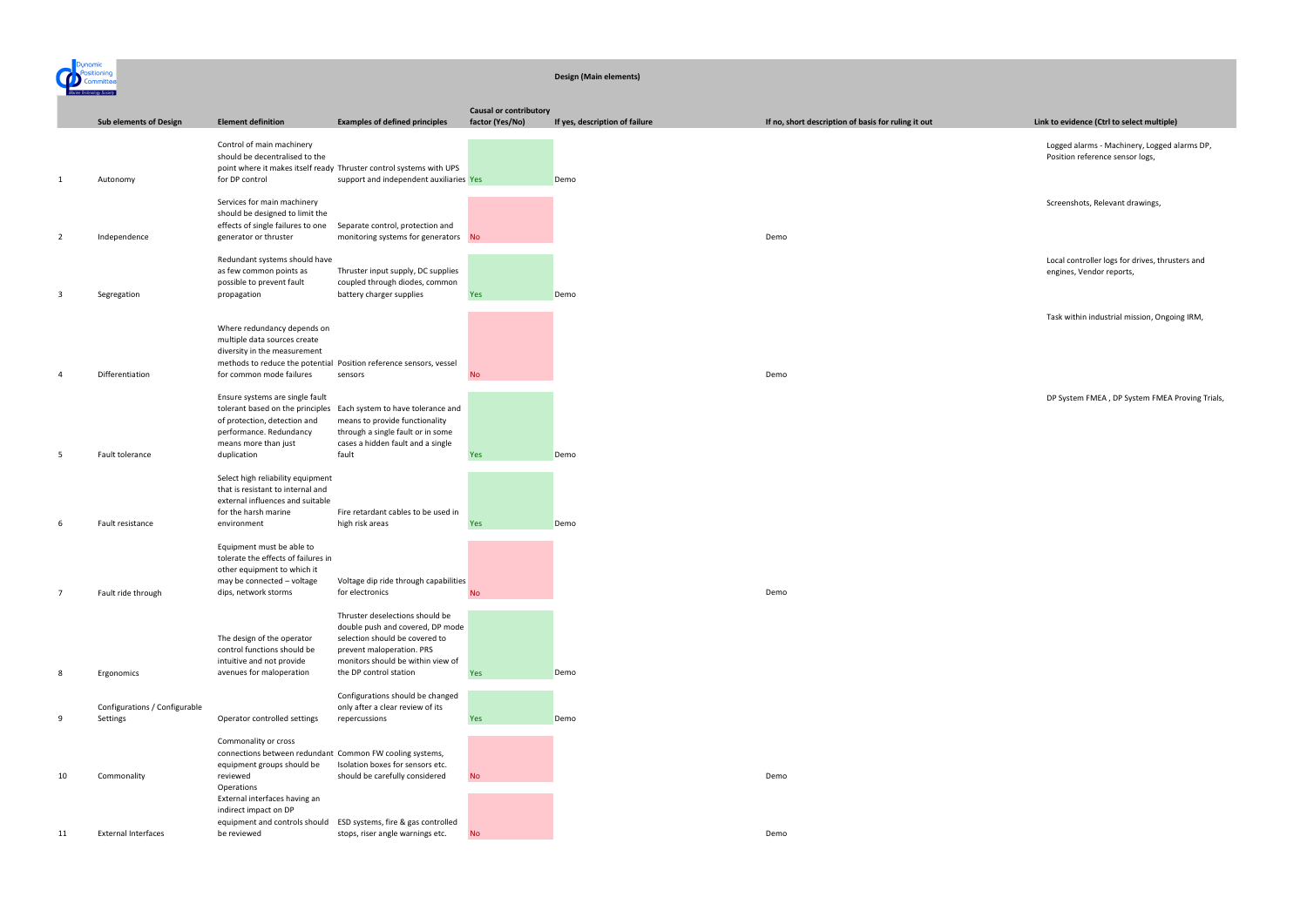ynamic<br>Positioning<br>Committe **O** 

## **Design (Main elements)**

|    | <b>Causal or contributory</b>                                |                                                                                                                                                                                                                                                                                                                      |                                                                       |                 |                                |                                                     |
|----|--------------------------------------------------------------|----------------------------------------------------------------------------------------------------------------------------------------------------------------------------------------------------------------------------------------------------------------------------------------------------------------------|-----------------------------------------------------------------------|-----------------|--------------------------------|-----------------------------------------------------|
|    | <b>Sub elements of Design</b>                                | <b>Element definition</b>                                                                                                                                                                                                                                                                                            | <b>Examples of defined principles</b>                                 | factor (Yes/No) | If yes, description of failure | If no, short description of basis for ruling it out |
|    | Potential for Hidden Failures,<br>Alarm capability and alarm | Hidden failure is the term used<br>to describe undetected, pre-<br>existing faults in redundant<br>systems which have the<br>potential to defeat the<br>redundancy concept when a<br>subsequent fault occurs. The<br>possibility that a system was<br>already in a partially failed<br>condition before the incident | Alarms should be checked, time<br>delays should be sufficient for the |                 |                                |                                                     |
| 12 | monitoring                                                   | occurred should be considered                                                                                                                                                                                                                                                                                        | failure effects                                                       | Yes             | Demo                           |                                                     |
| 13 | Any additional comments                                      | Use this space to fill in any other<br>relevant information                                                                                                                                                                                                                                                          | Any point that is not covered above No                                |                 |                                | Demo                                                |

Note: Where cross connections are identified, additional emphasis should be placed on fault tolerance, fault resistance, fault ride through and protective functions.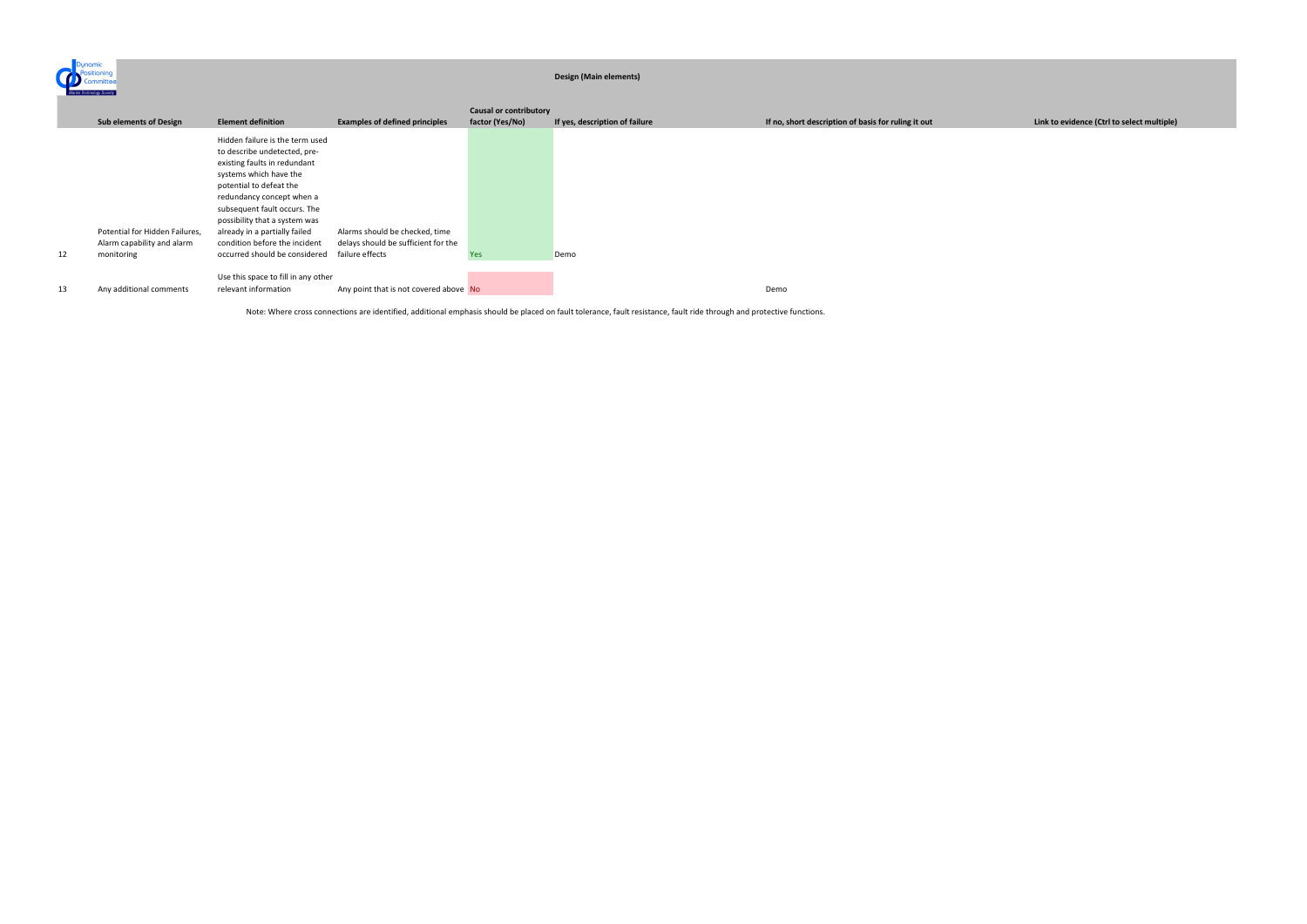ETO / Electrician, Junior DPO,

| Dunamic |                                                         |                                                                                                                                                                                                                                                                                      |                                                                                                                   |                                                  | <b>Process (Causal and contributory factors)</b><br><b>Extracted from main pathway</b> |
|---------|---------------------------------------------------------|--------------------------------------------------------------------------------------------------------------------------------------------------------------------------------------------------------------------------------------------------------------------------------------|-------------------------------------------------------------------------------------------------------------------|--------------------------------------------------|----------------------------------------------------------------------------------------|
|         | <b>Sub elements of Process</b>                          | <b>Element definition</b>                                                                                                                                                                                                                                                            | <b>Examples of defined principles</b>                                                                             | <b>Causal or contributory</b><br>factor (Yes/No) | <b>Description of failure</b>                                                          |
|         |                                                         | Activities that have been put in<br>place to identify gaps of existing                                                                                                                                                                                                               | DP FMEAs (minimum performance<br>standard DNV RP D102, MTS tools<br>for FMEA and proving trials gap               |                                                  |                                                                                        |
| 1       | Verification and Validation                             | documents/processes against a<br>defined performance standard                                                                                                                                                                                                                        | analysis, Annual Trials to IMCA<br>M190 / M191 etc.                                                               | Yes                                              | Demo                                                                                   |
| 4       | Annual trials                                           | Sub element of V and V                                                                                                                                                                                                                                                               | Minimum IMCA M190/191                                                                                             | Yes                                              | Demo                                                                                   |
| 5       | Annual trials gap analysis                              | Sub element of V and V                                                                                                                                                                                                                                                               | MTS tools available                                                                                               | Yes                                              | Demo                                                                                   |
| 14      | CAM/TAM operation of the<br>vessel                      | Sub element of hazard<br>recognition                                                                                                                                                                                                                                                 | Risk assessment carried out to<br>quantify the consequences of a<br>position excursion                            | Yes                                              | Demo                                                                                   |
| 15      | HEMP processes used                                     | Sub element of hazard<br>recognition                                                                                                                                                                                                                                                 | Field decisions to be made with<br>HEMP processes utilized                                                        | Yes                                              | Demo                                                                                   |
| 16      | Activity                                                | Sub element of hazard<br>recognition. Routine or non-<br>routine activities, departure<br>to extenuating circumstances                                                                                                                                                               | Risks of both routine and non<br>from established procedures due routine activities should be clearly<br>assessed | Yes                                              | Demo                                                                                   |
| 19      | Controls                                                | Tools, processes or barriers that<br>are used to enhance robustness<br>of mitigations to prevent the<br>potential for causal and<br>contributory factors to manifest PTW, tool box talks, task risk<br>themselves and result in a loss of assessments etc. as enumerated<br>position | below                                                                                                             | Yes                                              | Demo                                                                                   |
| 20      | Requirements for permit to work Sub element of controls |                                                                                                                                                                                                                                                                                      | Cold work/ hot work / working at<br>height                                                                        | Yes                                              | Demo                                                                                   |
| 21      | Tool box talks conducted                                | Sub element of controls                                                                                                                                                                                                                                                              | All jobs discussed                                                                                                | Yes                                              | Demo                                                                                   |

**Link to evidence**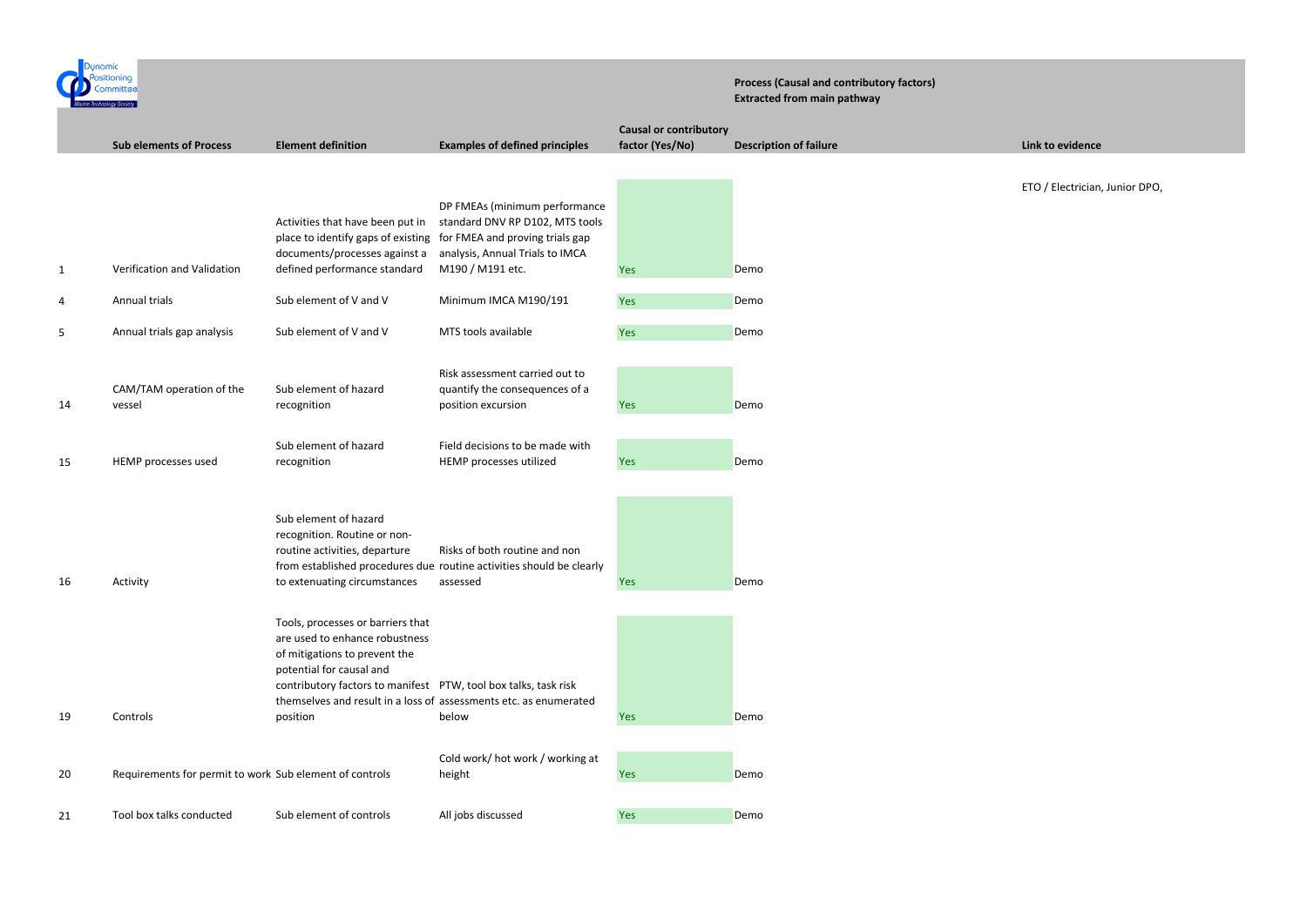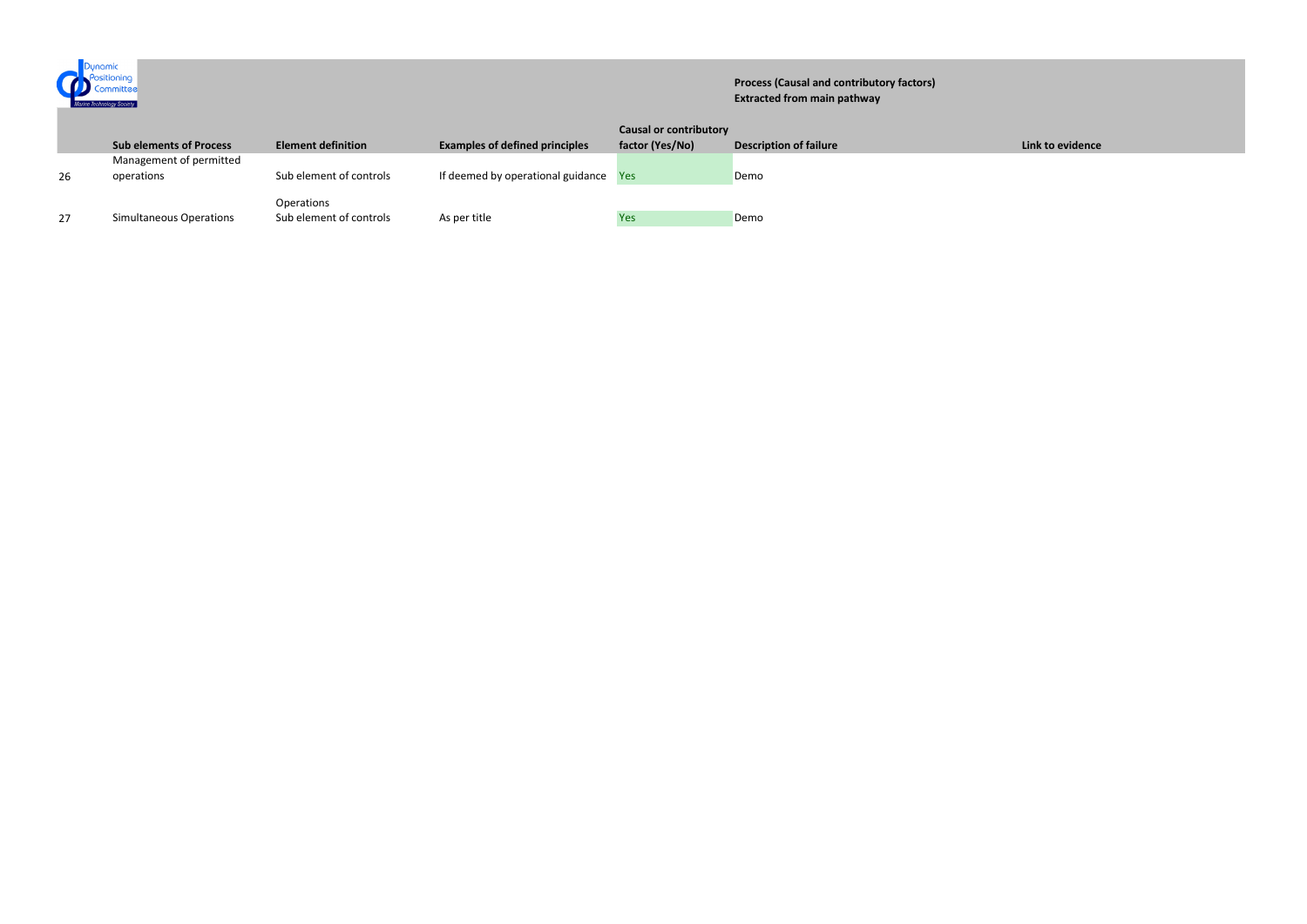

**People (Causal and contributory factors) Extracted from main pathway**

**Sub elements of People Element definition Examples of defined principles**

**Causal or contributory** 

**factor (Yes/No) Description of failure Link to evidence**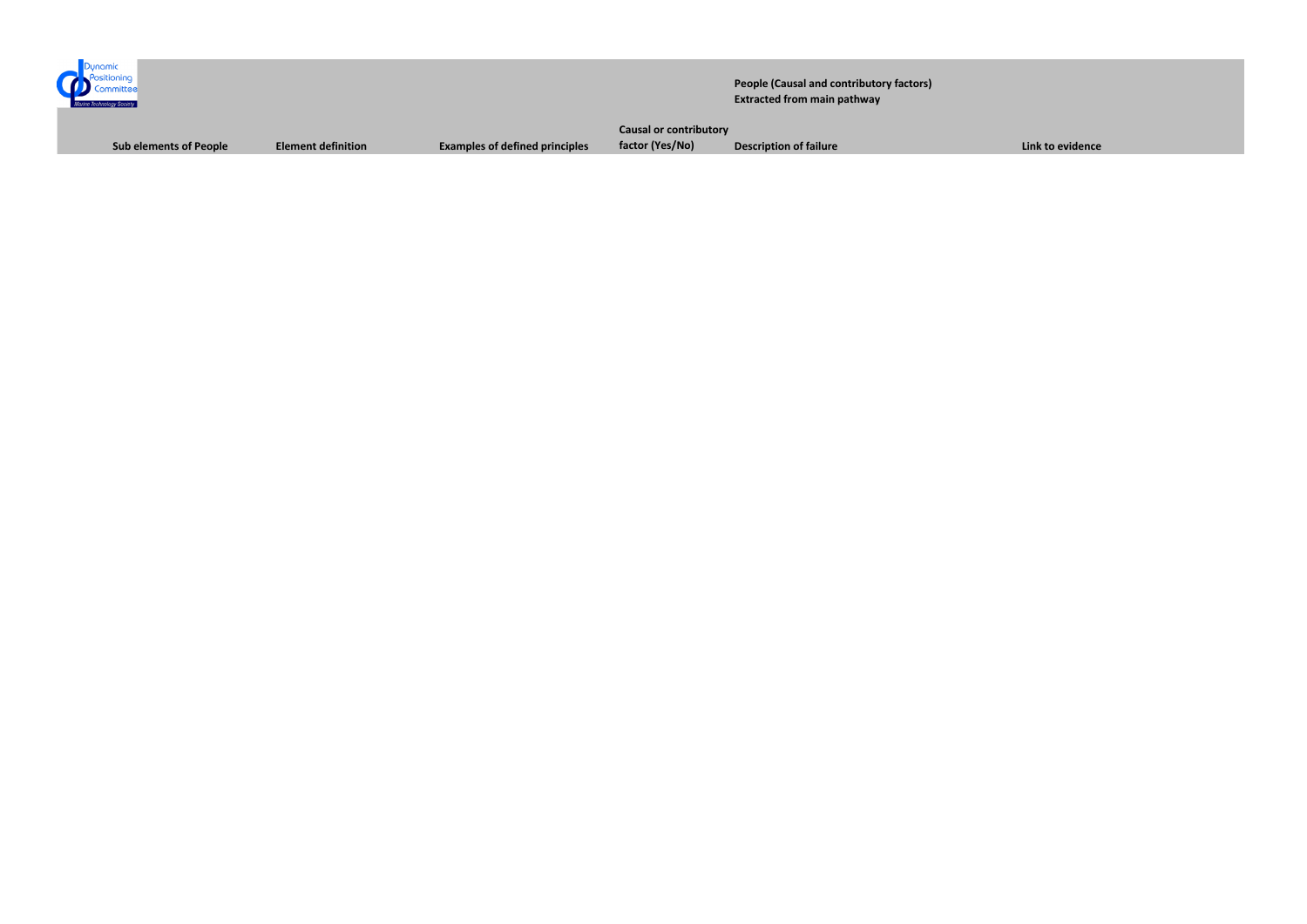

## **Operations (Causal and contributory factors) Extracted from main pathway**

Investigation reports, ASOG / WSOG,

Witness statements, , Chief Engineer, , OIM, Captain,

|    |                                                      |                                                                                                                                                                                                                                                   |                                                                                                                                                                                                                                                              | <b>Causal or contributory</b> |                               |
|----|------------------------------------------------------|---------------------------------------------------------------------------------------------------------------------------------------------------------------------------------------------------------------------------------------------------|--------------------------------------------------------------------------------------------------------------------------------------------------------------------------------------------------------------------------------------------------------------|-------------------------------|-------------------------------|
|    | <b>Sub elements of Operations</b>                    | <b>Element definition</b>                                                                                                                                                                                                                         | <b>Examples of defined principles</b>                                                                                                                                                                                                                        | factor (Yes/No)               | <b>Description of failure</b> |
| 1  | Vessel configuration (CAM/TAM) of a loss of position | Choice of configuration taking<br>into account the consequences                                                                                                                                                                                   | CAM when operating within the<br>500m zone and TAM when<br>operating without any structures in<br>the vicinity                                                                                                                                               | Yes                           | Demo                          |
| 4  | Modes and features for DP                            | Vessel is to be operated in the<br>appropriate mode                                                                                                                                                                                               | Auto position, follow track, follow<br>target etc.                                                                                                                                                                                                           | Yes                           | Demo                          |
| 8  | IRM and reassessment of post<br>failure capability   | Inspection, repair and<br>maintenance activities may<br>render equipment temporarily<br>unavailable for use                                                                                                                                       | Redundant equipment may not be<br>available and this post failure<br>capability should be reassessed                                                                                                                                                         | Yes                           | Demo                          |
| 10 | Reinstatement of equipment<br>post failure           | Reinstatement of equipment<br>post intrusive maintenance or<br>post failure comes with an<br>increase in vulnerability to the<br>potential for a subsequent<br>be given to this potential and<br>additional mitigations should be<br>put in place | Choose an optimum time to<br>reinstate equipment, suspend<br>operations and move out of the<br>failure. Due consideration should 500m zone, bringing vessel activities<br>to a safe position, configuring vessel<br>in CAM prior to reinstating<br>equipment | <b>Yes</b>                    | Demo                          |
| 12 | settings                                             | Operator settings containing<br>Erroneous operator configurable illegal inputs should be alarmed<br>/ not used                                                                                                                                    | d User suppressed alarms, settings<br>etc. should be identifiable                                                                                                                                                                                            | Yes                           | Demo                          |
| 13 | Any additional comments                              | Use this space to fill in any other<br>relevant information                                                                                                                                                                                       | Any point that is not covered above Yes                                                                                                                                                                                                                      |                               | Demo                          |

**Link to evidence**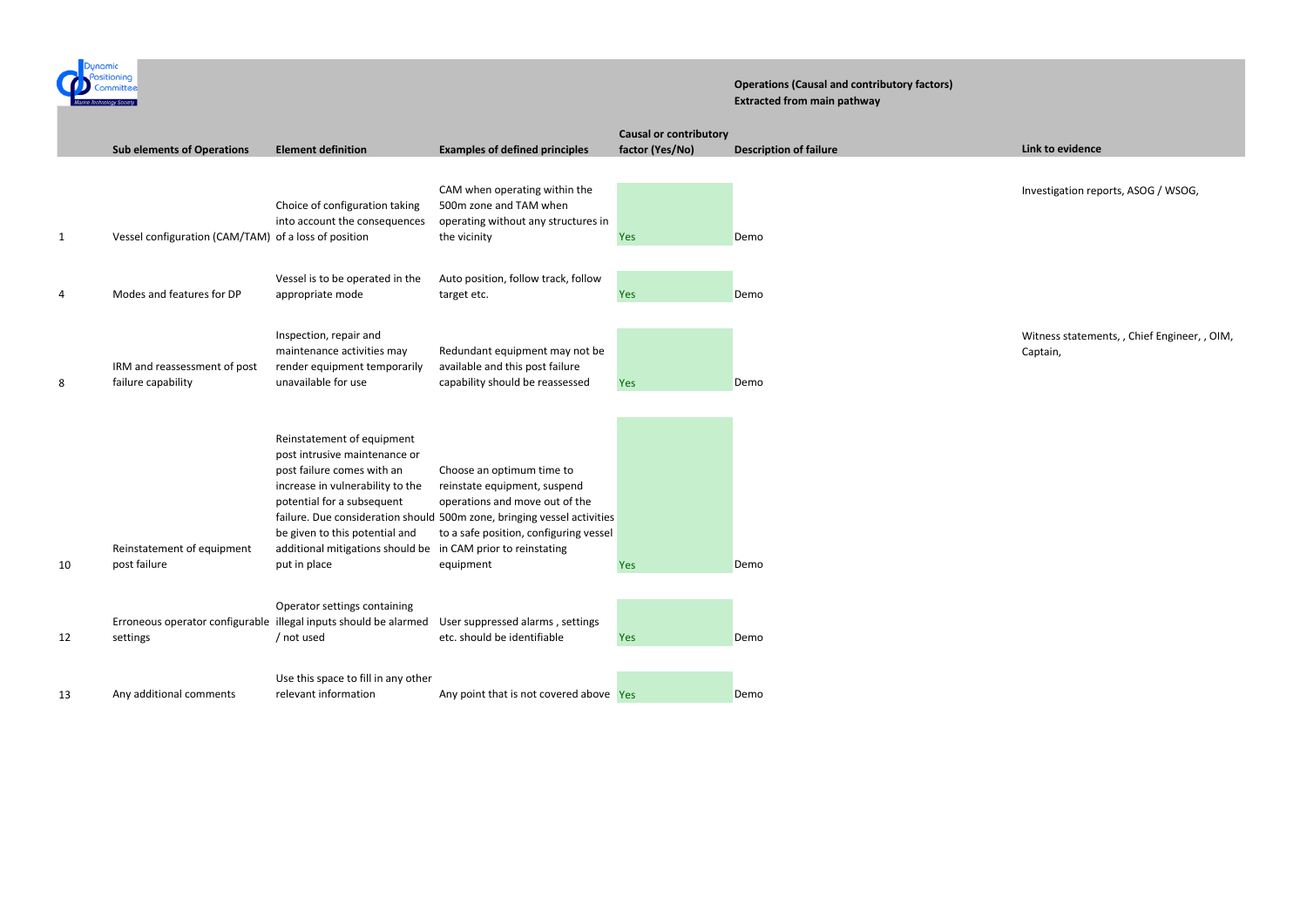

Operations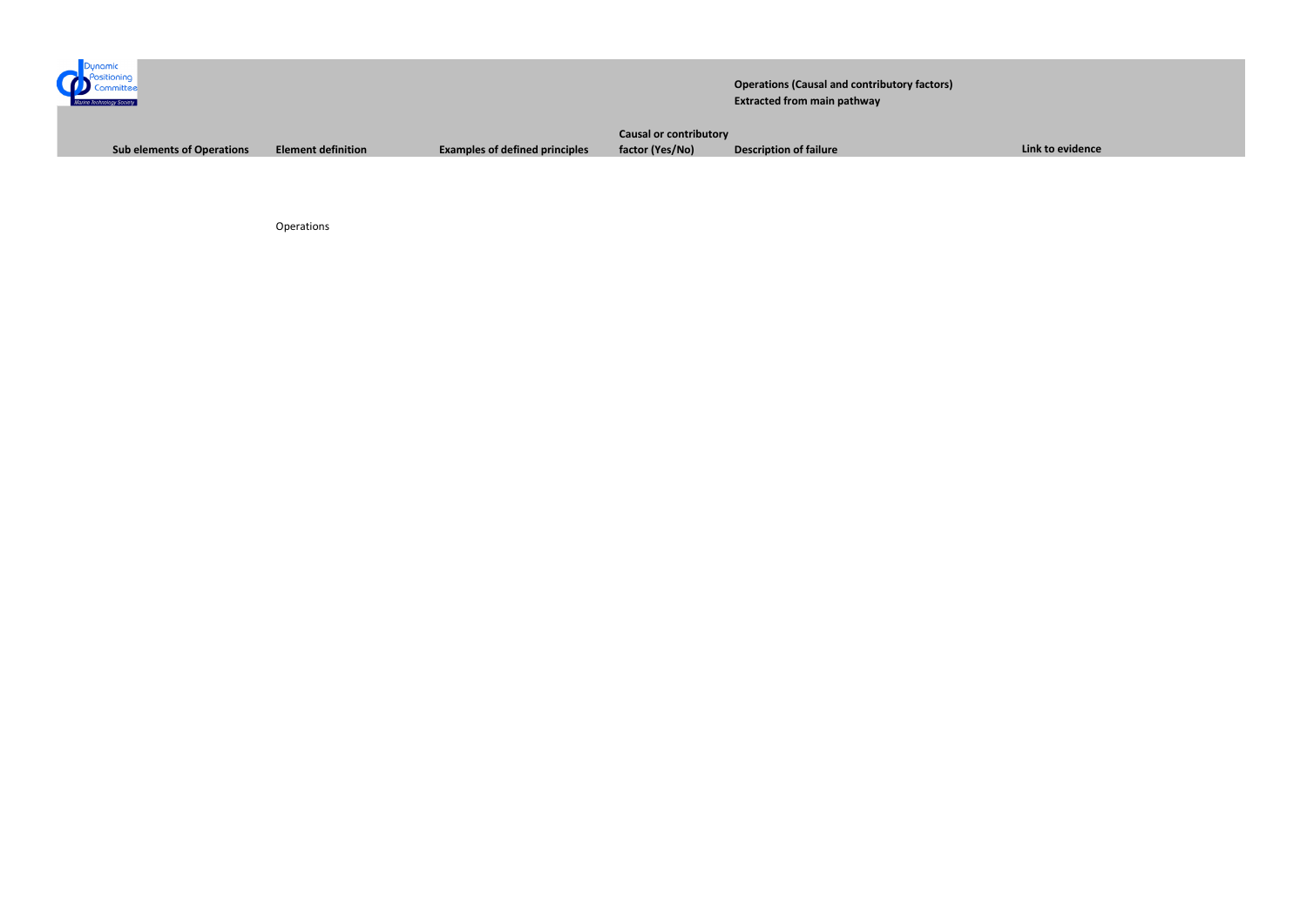

## **Design (Causal and contributory factors) Extracted from main pathway**

Logged alarms - Machinery, Logged alarms DP, Position reference sensor logs,

Local controller logs for drives, thrusters and engines, Vendor reports,

|   | <b>Sub elements of Design</b>             | <b>Element definition</b>                                                                                                                                             | <b>Examples of defined principles</b>                                                                                                                                                             | <b>Causal or contributory</b><br>factor (Yes/No) | <b>Description of failure</b> |
|---|-------------------------------------------|-----------------------------------------------------------------------------------------------------------------------------------------------------------------------|---------------------------------------------------------------------------------------------------------------------------------------------------------------------------------------------------|--------------------------------------------------|-------------------------------|
| 1 | Autonomy                                  | Control of main machinery<br>should be decentralised to the<br>for DP control                                                                                         | point where it makes itself ready Thruster control systems with UPS<br>support and independent auxiliaries Yes                                                                                    |                                                  | Demo                          |
| 3 | Segregation                               | Redundant systems should have<br>as few common points as<br>possible to prevent fault<br>propagation                                                                  | Thruster input supply, DC supplies<br>coupled through diodes, common<br>battery charger supplies                                                                                                  | Yes                                              | Demo                          |
| 5 | Fault tolerance                           | Ensure systems are single fault<br>tolerant based on the principles<br>of protection, detection and<br>performance. Redundancy<br>means more than just<br>duplication | Each system to have tolerance and<br>means to provide functionality<br>through a single fault or in some<br>cases a hidden fault and a single<br>fault                                            | <b>Yes</b>                                       | Demo                          |
| 6 | Fault resistance                          | Select high reliability equipment<br>that is resistant to internal and<br>external influences and suitable<br>for the harsh marine<br>environment                     | Fire retardant cables to be used in<br>high risk areas                                                                                                                                            | <b>Yes</b>                                       | Demo                          |
| 8 | Ergonomics                                | The design of the operator<br>control functions should be<br>intuitive and not provide<br>avenues for maloperation                                                    | Thruster deselections should be<br>double push and covered, DP mode<br>selection should be covered to<br>prevent maloperation. PRS monitors<br>should be within view of the DP<br>control station | <b>Yes</b>                                       | Demo                          |
| 9 | Configurations / Configurable<br>Settings | Operator controlled settings                                                                                                                                          | Configurations should be changed<br>only after a clear review of its<br>repercussions                                                                                                             | <b>Yes</b>                                       | Demo                          |

DP System FMEA , DP System FMEA Proving Trials,

## **Link to evidence**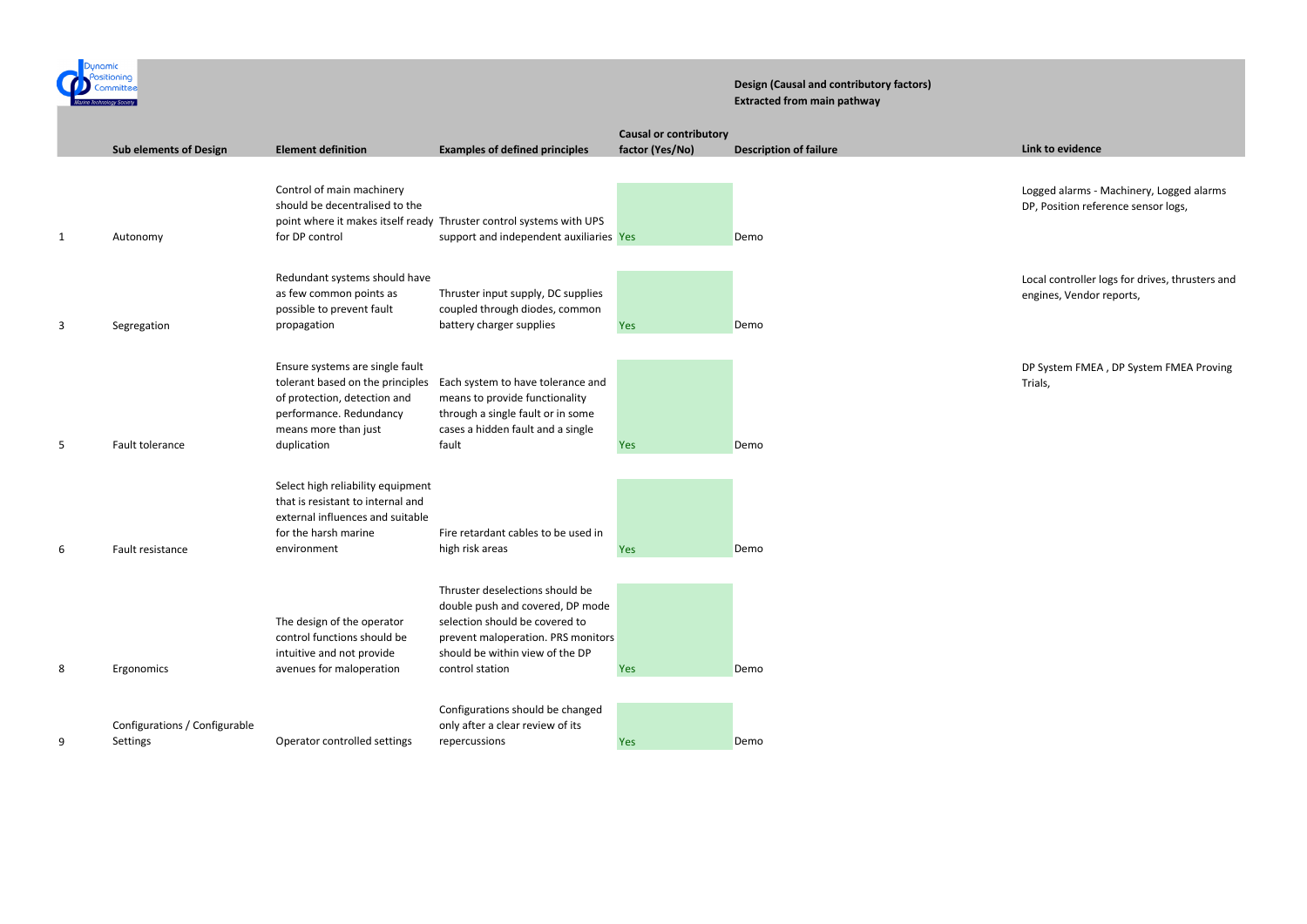

## **Design (Causal and contributory factors) Extracted from main pathway**

|    |                                                                            |                                                                                                                                                                                                                                                                                                                                                       |                                                                                          | <b>Causal or contributory</b> |                               |
|----|----------------------------------------------------------------------------|-------------------------------------------------------------------------------------------------------------------------------------------------------------------------------------------------------------------------------------------------------------------------------------------------------------------------------------------------------|------------------------------------------------------------------------------------------|-------------------------------|-------------------------------|
|    | <b>Sub elements of Design</b>                                              | <b>Element definition</b>                                                                                                                                                                                                                                                                                                                             | <b>Examples of defined principles</b>                                                    | factor (Yes/No)               | <b>Description of failure</b> |
| 12 | Potential for Hidden Failures,<br>Alarm capability and alarm<br>monitoring | Hidden failure is the term used<br>to describe undetected, pre-<br>existing faults in redundant<br>systems which have the<br>potential to defeat the<br>redundancy concept when a<br>subsequent fault occurs. The<br>possibility that a system was<br>already in a partially failed<br>condition before the incident<br>occurred should be considered | Alarms should be checked, time<br>delays should be sufficient for the<br>failure effects | Yes:                          | Demo                          |
|    |                                                                            |                                                                                                                                                                                                                                                                                                                                                       |                                                                                          |                               |                               |

Operations

*<u>Link to evidence</u>*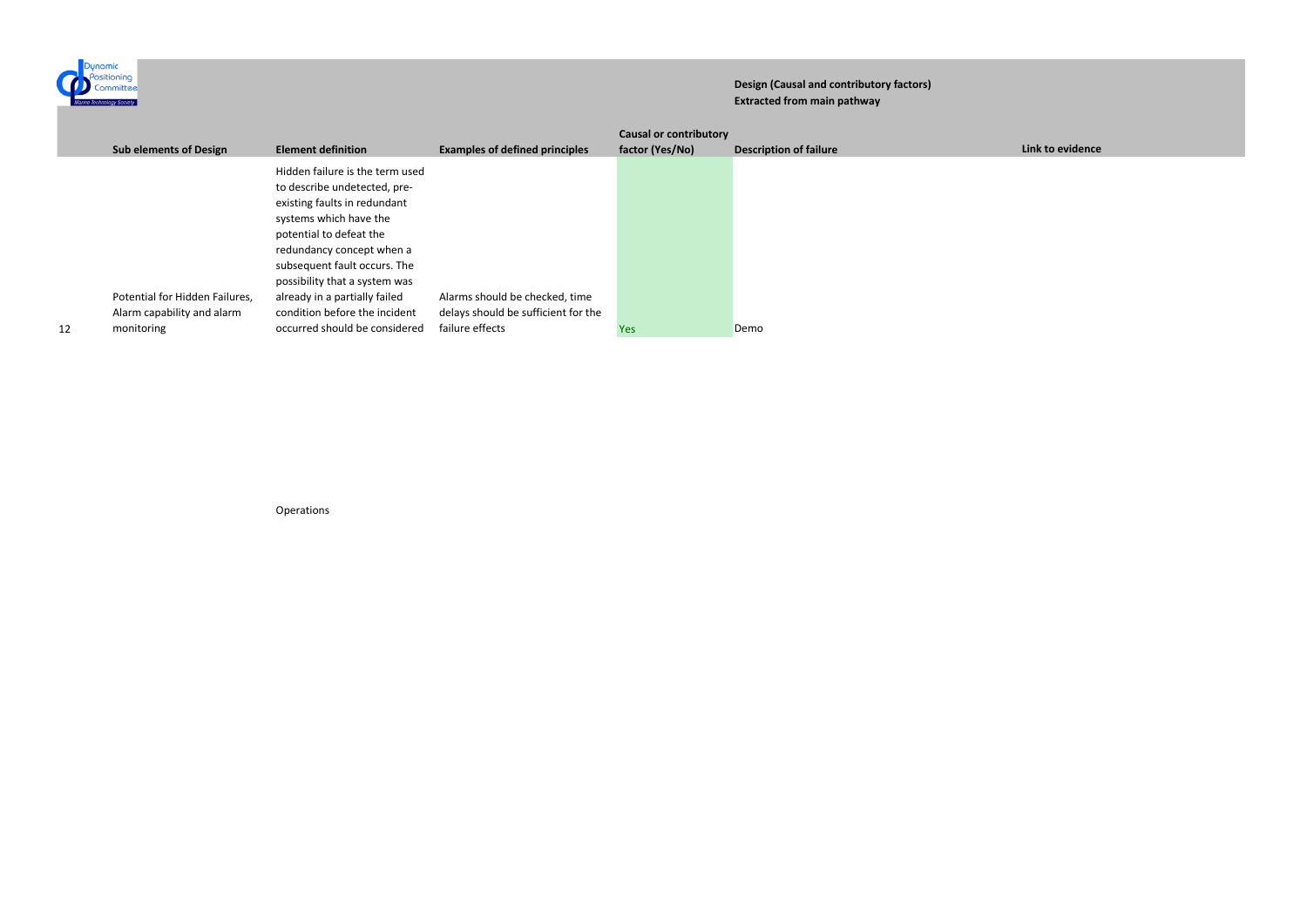| Dunamic        |                                                            |                                                                                                                                   | Incident investigation support data tracking sheet |                    |  |
|----------------|------------------------------------------------------------|-----------------------------------------------------------------------------------------------------------------------------------|----------------------------------------------------|--------------------|--|
|                | <b>Attached data checklist</b>                             | <b>Brief description of attachment</b>                                                                                            | <b>Description of data used</b>                    | Link to attachment |  |
| $\mathbf{1}$   | Logged alarms - Machinery                                  | Alarm logs - Note there are limited logging facilities                                                                            |                                                    |                    |  |
| $\overline{2}$ | Logged alarms DP                                           | DP logs for covering at least 30 mins before the incident                                                                         |                                                    |                    |  |
| 3              | Position reference sensor logs                             | PRS logs and positioning / error data                                                                                             |                                                    |                    |  |
| 4              | <b>Field Station logs</b>                                  | Controller logs of data through field stations                                                                                    |                                                    |                    |  |
| 5              | Local controller logs for drives, thrusters<br>and engines | Controller logs for equipment like drives, thrusters and engines                                                                  |                                                    |                    |  |
| 6              | Vendor reports                                             | Vendor investigation reports                                                                                                      |                                                    |                    |  |
| 7              | Physical evidence / damage reports                         | Reports made by shit staff on any physical damage                                                                                 |                                                    |                    |  |
| 8              | Relevant drawings                                          | Relevant wiring diagrams, P and ID schematics etc.                                                                                |                                                    |                    |  |
| 9              | Screenshots                                                | Screenshots of DP operator stations, IAS operator stations,<br>Generator monitoring etc.                                          |                                                    |                    |  |
| 10             | Industrial mission information                             | Information about IM being undertaken during the incident,<br>configuration for the IM, risk analysis etc.<br>Operations          |                                                    |                    |  |
| 11             | Task within industrial mission                             | Information about specific tasks being undertaken during the<br>incident e.g Transferring riser, FO transfer, running casing etc. |                                                    |                    |  |
| 12             | Ongoing IRM                                                | Information on any ongoing inspection, repair and maintenance<br>processes                                                        |                                                    |                    |  |
| 13             | Failed equipment                                           | When was last IRM carried out, is this the first use after IRM?                                                                   |                                                    |                    |  |
| 14             | Peripheral or adjacent equipment                           | Was IRM being carried out on any adjacent or peripheral<br>equipment?                                                             |                                                    |                    |  |
| 15             | Incident related information                               | Observations made during the incident, environment conditions,<br>report of what happened with reference to the vessel itself     |                                                    |                    |  |
| 16             | Trends (T-30 min)                                          | Any trends on the generators and thrusters to be captured                                                                         |                                                    |                    |  |
| 17             | DP System FMEA                                             | DP systems FMEA report                                                                                                            |                                                    |                    |  |
| 18             | DP System FMEA Proving Trials                              | FMEA proving trials report                                                                                                        |                                                    |                    |  |
| 19             | Investigation reports                                      | IMCA incident report, third party investigation reports etc.                                                                      |                                                    |                    |  |
| 20             | ASOG / WSOG                                                | IM configuration tools and other DST records                                                                                      |                                                    |                    |  |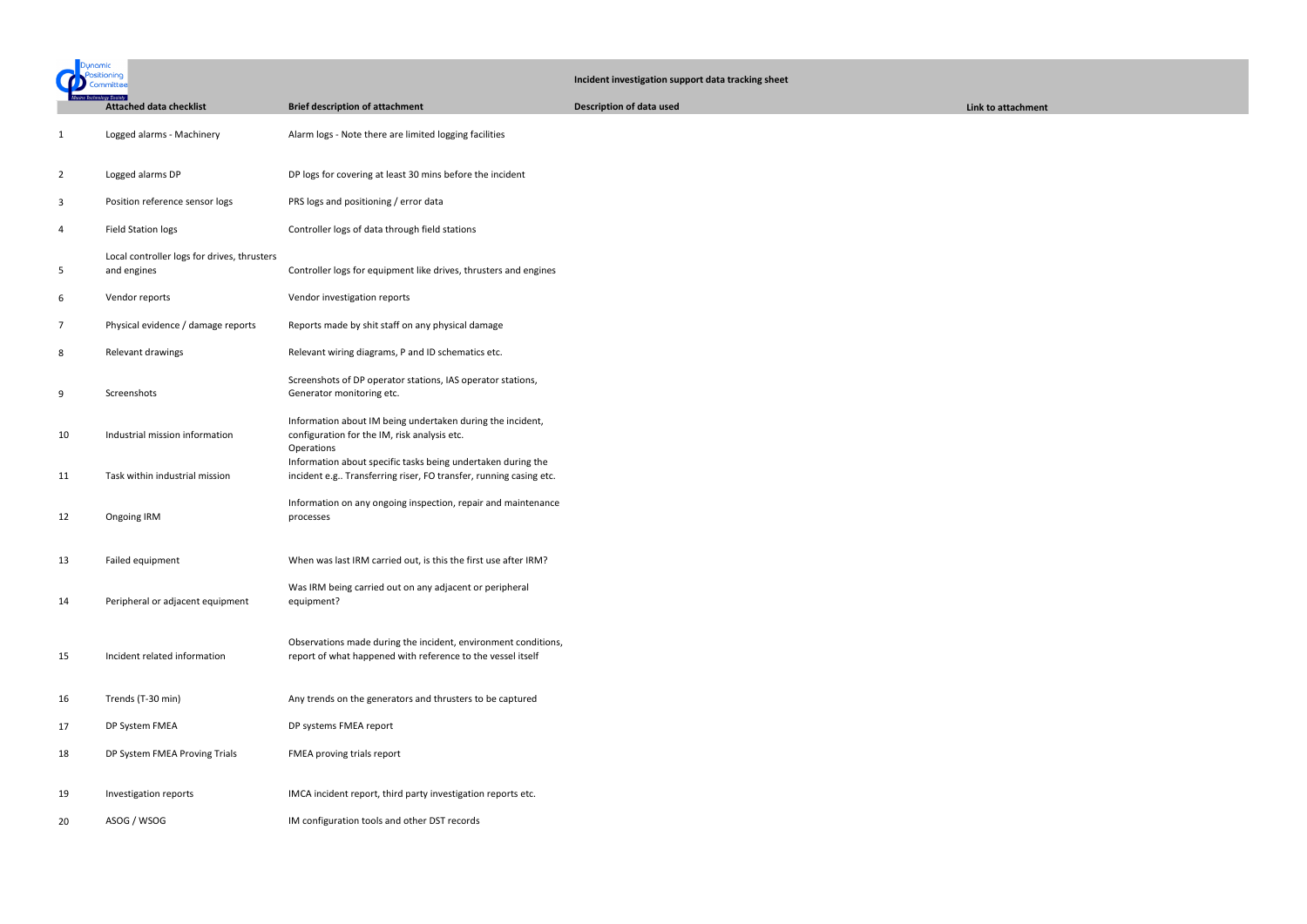| sitionina<br>.cmmittee |                                                                    | Incident investigation support data tracking sheet               |                                                                                                                                                            |                    |
|------------------------|--------------------------------------------------------------------|------------------------------------------------------------------|------------------------------------------------------------------------------------------------------------------------------------------------------------|--------------------|
|                        | <b>Marine Technology Society</b><br><b>Attached data checklist</b> | <b>Brief description of attachment</b>                           | <b>Description of data used</b>                                                                                                                            | Link to attachment |
|                        |                                                                    |                                                                  |                                                                                                                                                            |                    |
| 21                     | Witness statements                                                 | Witness statements from the vessel crew to describe the incident |                                                                                                                                                            |                    |
| 21 a)                  | Captain                                                            |                                                                  |                                                                                                                                                            |                    |
| 21 b)                  | OIM                                                                |                                                                  |                                                                                                                                                            |                    |
| 21 c)                  | Chief Engineer                                                     |                                                                  |                                                                                                                                                            |                    |
| 21 d)                  | Chief Mate                                                         |                                                                  |                                                                                                                                                            |                    |
| 21e)                   | Senior DPO                                                         |                                                                  |                                                                                                                                                            |                    |
| 21 f                   | Junior DPO                                                         |                                                                  |                                                                                                                                                            |                    |
| 21 g)                  | ETO / Electrician                                                  |                                                                  |                                                                                                                                                            |                    |
|                        |                                                                    |                                                                  | Note: Data should be captured and preserved to cover a period of the incident as well as for a period of a minimum of up to 30 minutes before the incident |                    |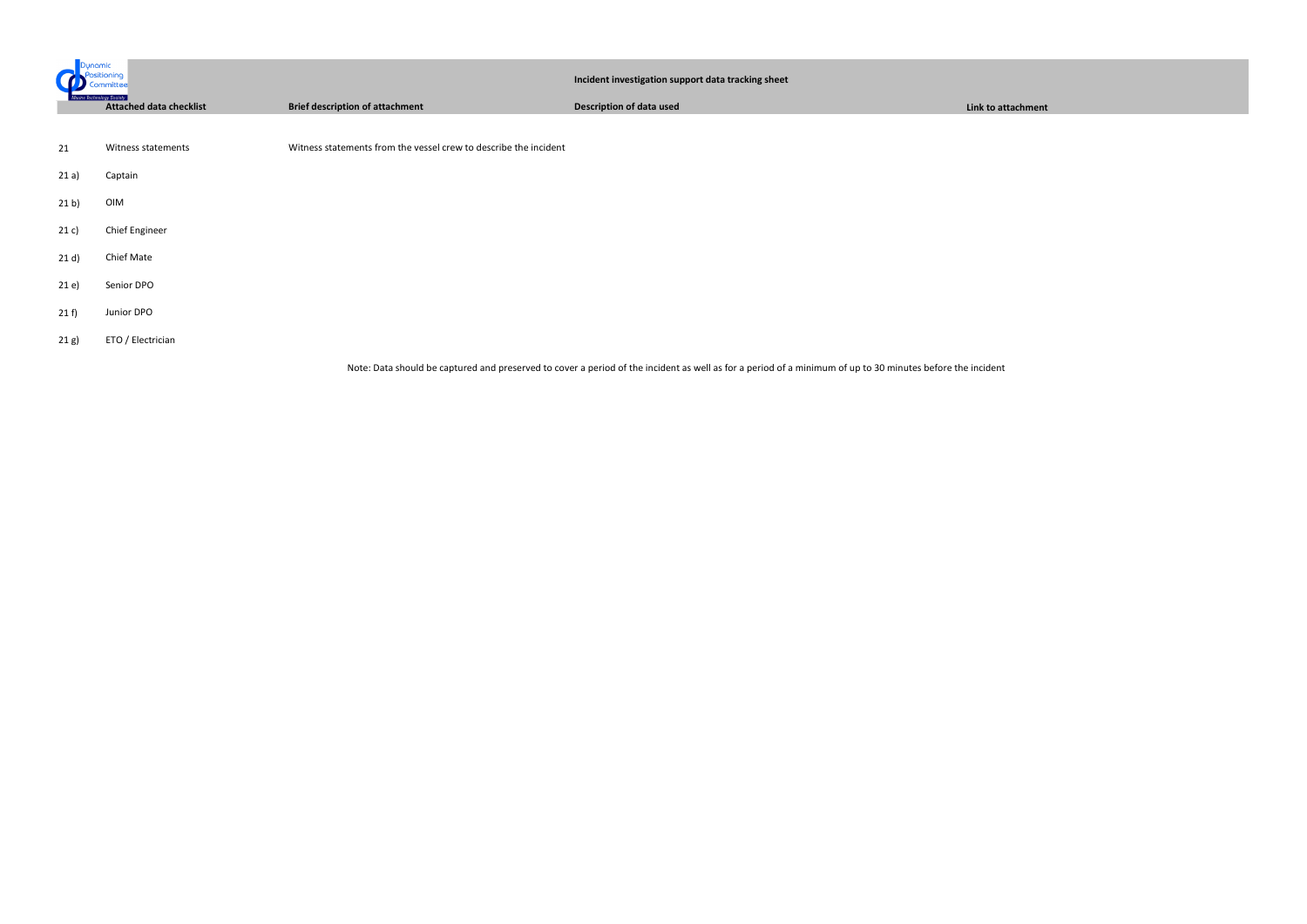| What investigation steps<br>were carried out | •The following steps were carried out<br>•List steps<br>•More steps |
|----------------------------------------------|---------------------------------------------------------------------|
| What was focused on                          | Checking for bugs                                                   |
| Why was this focused                         | To get the TECHOP tool working                                      |
| What was the outcome                         | The tool seems to be working                                        |

nation (Refer techop appendices for examples, guration, activities, environmental conditions etc.)

tions carried out post incident by onboard vessel fer techop appendices for examples)



## **LEARNING FROM INCIDENT**

| <b>TOPICS</b>                         | <b>SUB-TOPICS</b> | PLEASE ENTER RELEVANT INCIDENT<br><b>DETAILS BELOW</b> | <b>HELP TEXT</b>                                                                                              |
|---------------------------------------|-------------------|--------------------------------------------------------|---------------------------------------------------------------------------------------------------------------|
| <b>Title</b>                          |                   | Example of LFI                                         | Provide a title describing the nature of the incident                                                         |
| <b>Target audience for</b><br>the LFI |                   | -Charterers<br>-Owners<br>-Vessel crew<br>-Industry    | Enumerate the target audience for the LFI                                                                     |
| <b>What happened</b>                  |                   | Demonstration of the tool                              | Provide incident related information (Refer techop<br>provide vessel statistics, configuration, activities, e |
| Why it happened                       |                   | To demonstrate the tool                                | Provide summary of investigations carried out pos<br>management team (VMT) (Refer techop appendic             |
|                                       |                   |                                                        |                                                                                                               |
|                                       |                   |                                                        |                                                                                                               |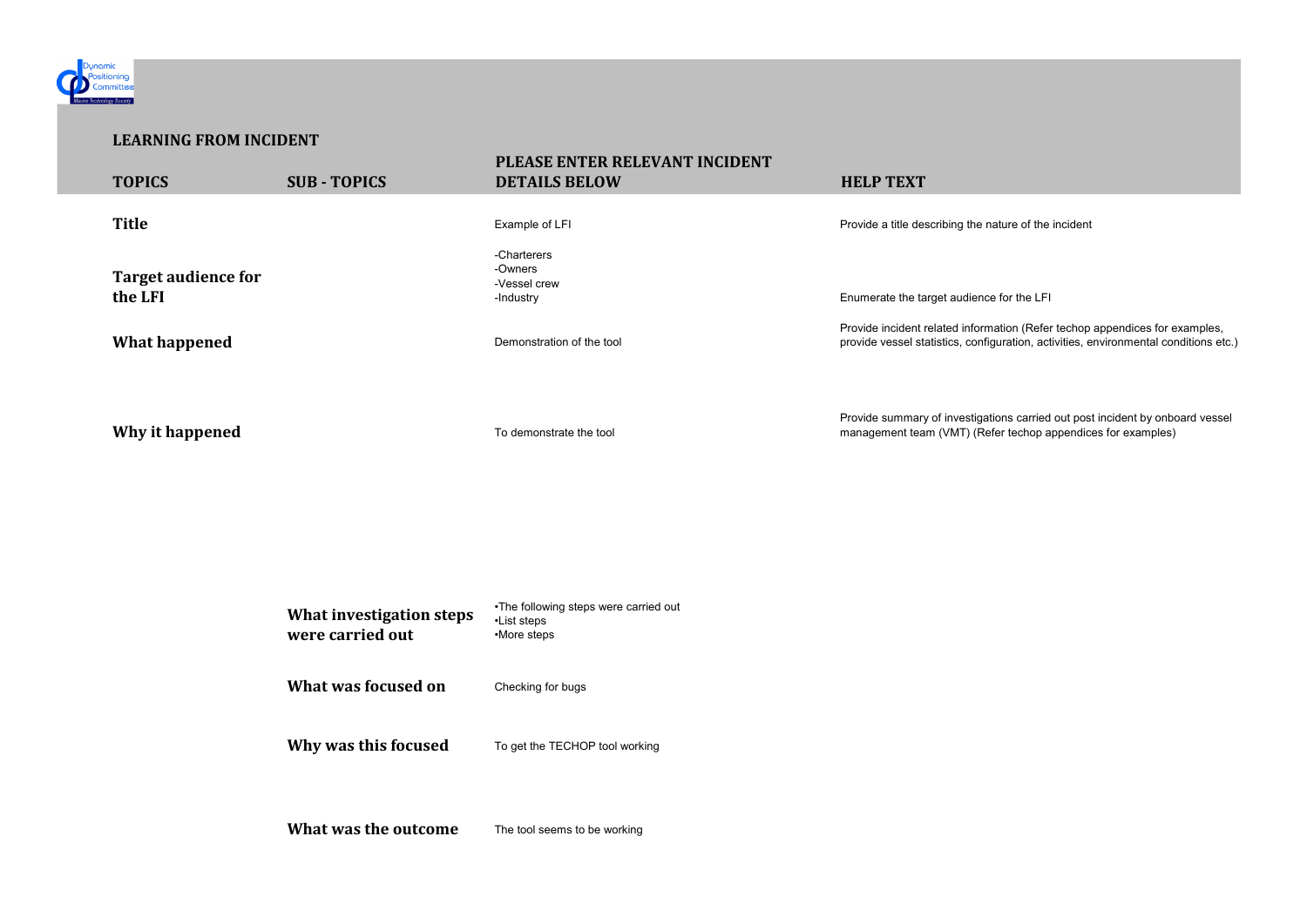

| <b>LEARNING FROM INCIDENT</b> |                         |                                        |                                                                                                                       |                                                                                        |  |
|-------------------------------|-------------------------|----------------------------------------|-----------------------------------------------------------------------------------------------------------------------|----------------------------------------------------------------------------------------|--|
|                               | <b>TOPICS</b>           | <b>SUB-TOPICS</b>                      | PLEASE ENTER RELEVANT INCIDENT<br><b>DETAILS BELOW</b>                                                                | <b>HELP TEXT</b>                                                                       |  |
|                               |                         | <b>Confidence level on</b><br>outcomes | High                                                                                                                  |                                                                                        |  |
|                               |                         | <b>Basis of confidence</b>             | Testing                                                                                                               |                                                                                        |  |
|                               | <b>Lessons learned</b>  |                                        | Following lessons were learned:<br>- Lesson A<br>- Lesson B<br>- Lesson C                                             | What information can be dessi<br>investigation<br>Describe how the findings of th      |  |
|                               | <b>Recommendations</b>  | <b>Short term remedial</b>             | The following remedial actions are proposed                                                                           | medium and long term measur<br>apply the learnings from this in<br>they may be exposed |  |
|                               |                         | actions                                | Fix the problem, find out root cause                                                                                  |                                                                                        |  |
|                               |                         | <b>Medium term remedial</b><br>actions | Check company wide, does similar problem exist? Fix, verify root<br>cause was correctly identified                    |                                                                                        |  |
|                               |                         | Long term remedial<br>actions          | Remove the root cause from design if possible, else mitigate.<br>Future designs shouldn't repeat. Spread to industry. |                                                                                        |  |
|                               | <b>Additional notes</b> |                                        | None                                                                                                                  | Any other pertinent information                                                        |  |

essiminated to the industry from this incident and its

f the incident report were addressed by short, isures. Comment on how other stakeholders could s incident so as to manage similar risks to which